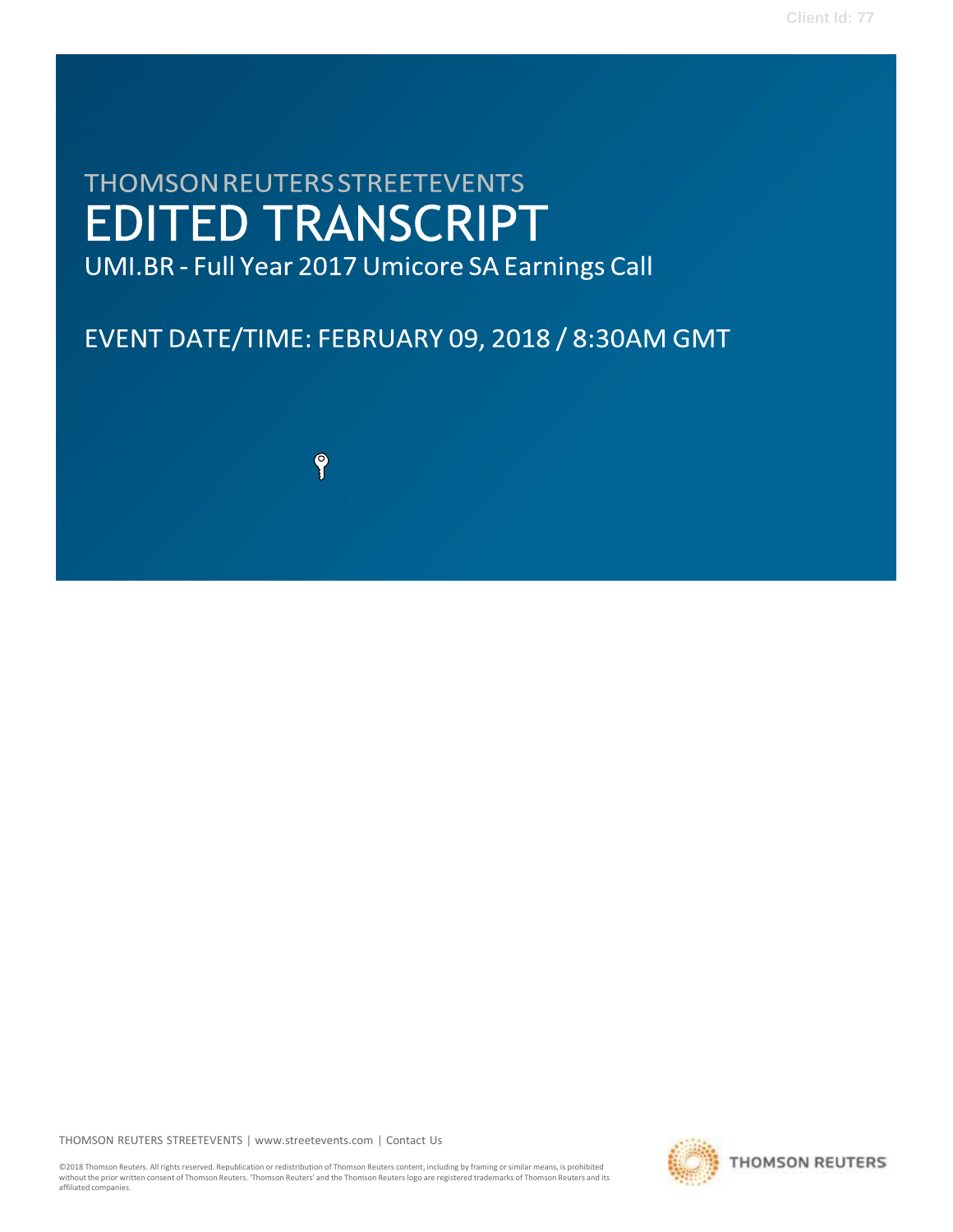## **C O R P O R A T E P A R T I C I P A N T S**

**Filip [Platteeuw](#page-4-0)** *Umicore S.A. - CFO* **Marc [Grynberg](#page-1-0)** *Umicore S.A. - CEO & Executive Director*

## **C O N F E R E N C E C A L L P A R T I C I P A N T S**

**Adam Robert [Collins](#page-14-0)** *Liberum Capital Limited, Research Division - Analyst* **[Charles](#page-9-0) L. Webb** *Morgan Stanley, Research Division - Equity Analyst* **[Chetan](#page-7-0) Udeshi** *JP Morgan Chase & Co, Research Division - Research Analyst* **[Geoffrey](#page-13-0) Robert Haire** *UBS Investment Bank, Research Division - MD and Equity Research Analyst* **[Jean-Baptiste](#page-15-0) Henri Rolland** *BofA Merrill Lynch, Research Division - Associate* **[Massimo](#page-16-0) Bonisoli** *Equita SIM S.p.A., Research Division - Analyst* **Mathew [Hampshire-Waugh](#page-16-1)** *Crédit Suisse AG, Research Division - VP*  **Mutlu [Gundogan](#page-7-1)** *ABN AMRO Bank N.V., Research Division - Analyst* **Peter [Olofsen](#page-8-0)** *Kepler Cheuvreux, Research Division - Analyst* **Raghav [Bardalai](#page-11-0)** *Exane BNP Paribas, Research Division - Analyst of Chemicals* **[Ranulf](#page-12-0) Orr** *Redburn (Europe) Limited, Research Division - Research Analyst* **[Sebastian](#page-11-1) Christian August Bray** *Berenberg, Research Division - Analyst* **Wim [Hoste](#page-6-0)** *KBC Securities NV, Research Division - Senior Financial Analyst*

## **P R E S E N T A T I O N**

#### **Operator**

<span id="page-1-0"></span>Good day, and welcome to the Umicore Full Year Results 2017 Conference Call. Today's conference is being recorded. At this time, I would like to turn the conference over to Marc Grynberg, CEO. Please go ahead, sir.

#### **Marc Grynberg** *- Umicore S.A. - CEO & Executive Director*

Thank you, and good morning, everyone, and welcome to the Umicore conference call. As you will have undoubtedly seen from the announcements that we made yesterday, we have quite a lot of ground to cover this morning. Alongside the review of the record performance of last year, we will address the very exciting developments that will be shaping Umicore over the next few years.

I refer more specifically to the acceleration of growth, which is driven by the strong demand for Battery Materials used in electrified vehicles and by the unique position of Umicore in this segment. This acceleration will already show significant benefits this year and the successful execution of our Horizon 2020 strategy, which we launched in 2015, has in the meantime unlocked even more profitable growth potential in Battery Materials in particular.

In order to meet the fast-growing customer demand for these materials, we will invest an additional EUR 660 million to expand capacity in China and establish production in Europe. I will elaborate in a moment on the accelerating growth and the upside potential that we now see for 2020.

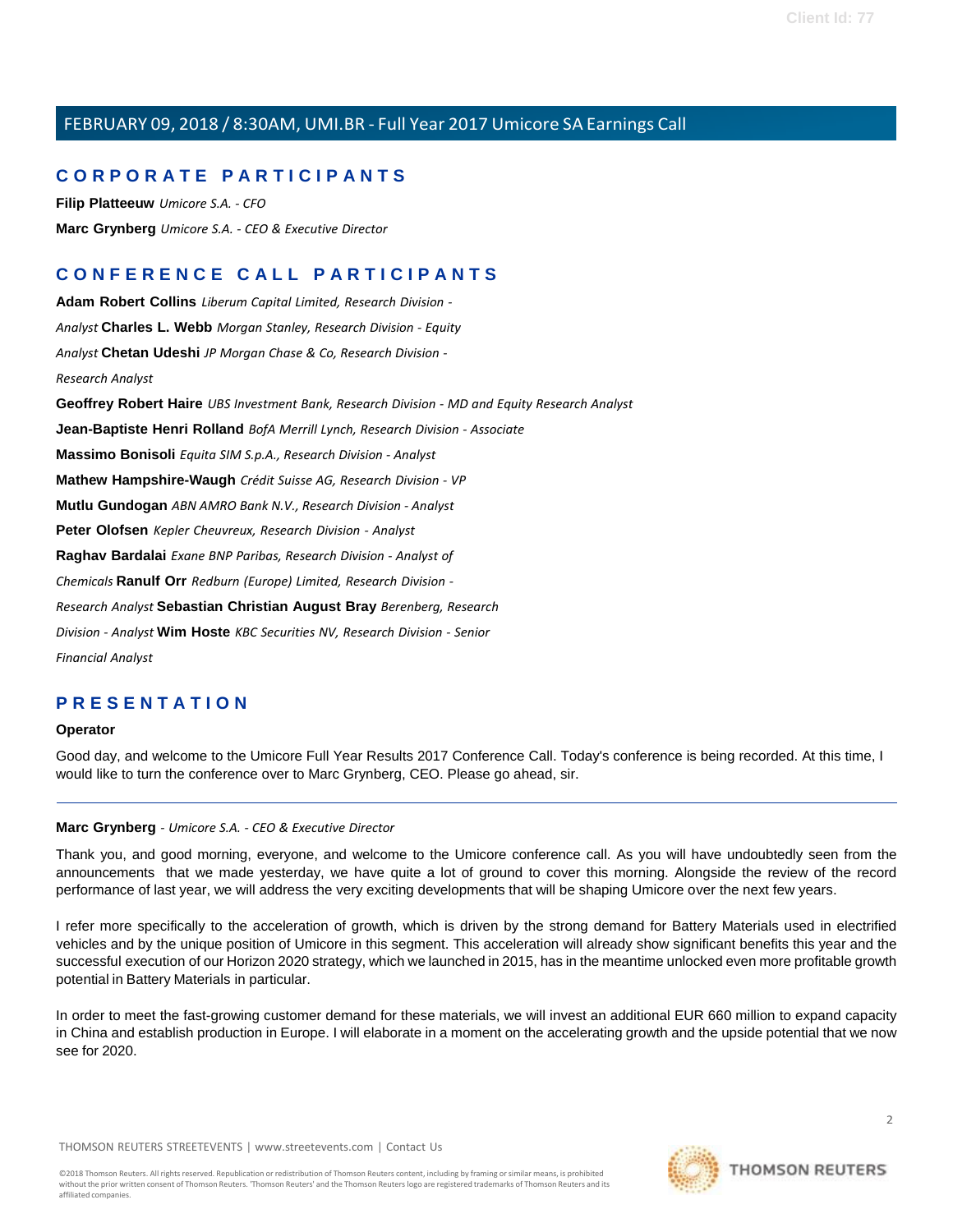Allow me to start though with today's breaking news, which is the successful placement yesterday evening of 22.4 million new shares. The offering was rapidly and considerably oversubscribed, and the transaction was completed at a price of EUR 39.80, which represents a slight discount -of less than 3%- compared to the closing price of yesterday before we launched the offering.

It was really pleasing to see that despite a challenging climate in the global equity markets, we managed to raise close to EUR 900 million in approximately 2 hours' time. I'll take that as a clear vote of confidence from the investor community in our strategy and positioning. The additional equity that we have just raised will add to the balance sheet strength and will provide us with even more ammunition to fund the very fast organic growth, and at the same time, pursue potential acquisitions, selectively of course, acquisitions that could strengthen our current portfolio.

Let me now go back to the record performance of last year, the outlook for this year and the new investments in Battery Materials, which will make our growth profile even steeper. We recorded strong growth in 2017 with revenues from continued operations increasing by 16% and recurring EBIT by 24% from the levels of 2016. This was due, to a very large extent, to the outstanding growth in Energy & Surface Technologies, which benefited from the gradual ramp-up of new production capacity for cathode materials. The Catalysis and Recycling segments also contributed to the overall growth in revenues and earnings. It is also worth pointing out that the return of capital employed improved somewhat and is now above our target of 15%, thereby confirming that growth has not been pursued to the detriment of margins.

We also made significant strides with the reshaping of the group. We have completed the portfolio realignment that was announced in 2015. We divested the Building Products business, the large-area coating activity of Thin Film Products, and more recently, we sold the European operations of Technical Materials. At the same time, we completed selective acquisitions that will strengthen our position in Catalysis and in Energy & Surface Technologies. We acquired the heavy duty and stationery and mission control catalyst activities of Haldor Topsoe and the metathesis catalyst materials of Materia. We acquired the remaining interest in the South Korean automotive catalyst maker, Ordeg, of which we now have full ownership, and we also acquired Eurotungstene in France. This portfolio realignment has simplified the organization and sharpened the focus on the strategic growth priorities in clean mobility materials and Recycling.

As a result of the improvement in earnings in 2017 and considering the strong perspectives for the future, the board will propose to the shareholders to approve a dividend of EUR 0.70 per share in respect of the full year 2017, of which EUR 0.325 were paid out as an interim dividend in August of last year.

Turning now to this year, I can confirm that the execution of our Horizon 2020 strategy is ahead of schedule. This reflects positive market trends across applications in rechargeable batteries and our ability to respond fast to such a development. We have indeed been able to add somewhat more capacity than originally planned as part of the EUR 460 million investment program that we initiated in 2016 and to ramp it up fast.

The continued growth in the Catalysis and Recycling segments complete the positive picture. As a result, while it is still very early days, I can already say that we anticipate to approach already in 2018 the Horizon 2020 target of doubling the return on EBIT to a level of EUR 500 million. This outlook assumes, of course, no major change in the macro environment.

Moving on this momentum, we are powering ahead and we'll invest an additional EUR 660 million to accelerate and amplify our expansion in cathode materials and thereby, increase the gap with competition. The new investment program will start this year and be completed in 2020.

It includes the construction of a greenfield facility in China, very close to our existing operation in Jiangmen in the Guangdong province with the first production line coming on stream at the end of 2019. The program also entails the construction of a cathode materials plant in Europe. Final site selection should be done in the course of this year, and we should be starting production in Europe in the course of 2020. In both locations, we will use the latest version of our proprietary process technologies, which allows us to produce a broad range of product technologies to meet the specific performance requirements of each platform or customer. The combination of the EUR 460 million investment currently in execution in South Korea and China and the new investment program of EUR 660 million in China and Europe should enable us to sell at least 175,000 tons of cathode materials in 2021, including a sizable proportion of higher nickelcontaining grades. In the shorter run, considering projected market growth combined with awarded business and the fast ramp-up of new capacity, our sales of cathode materials should reach 100,000 tons in 2019.

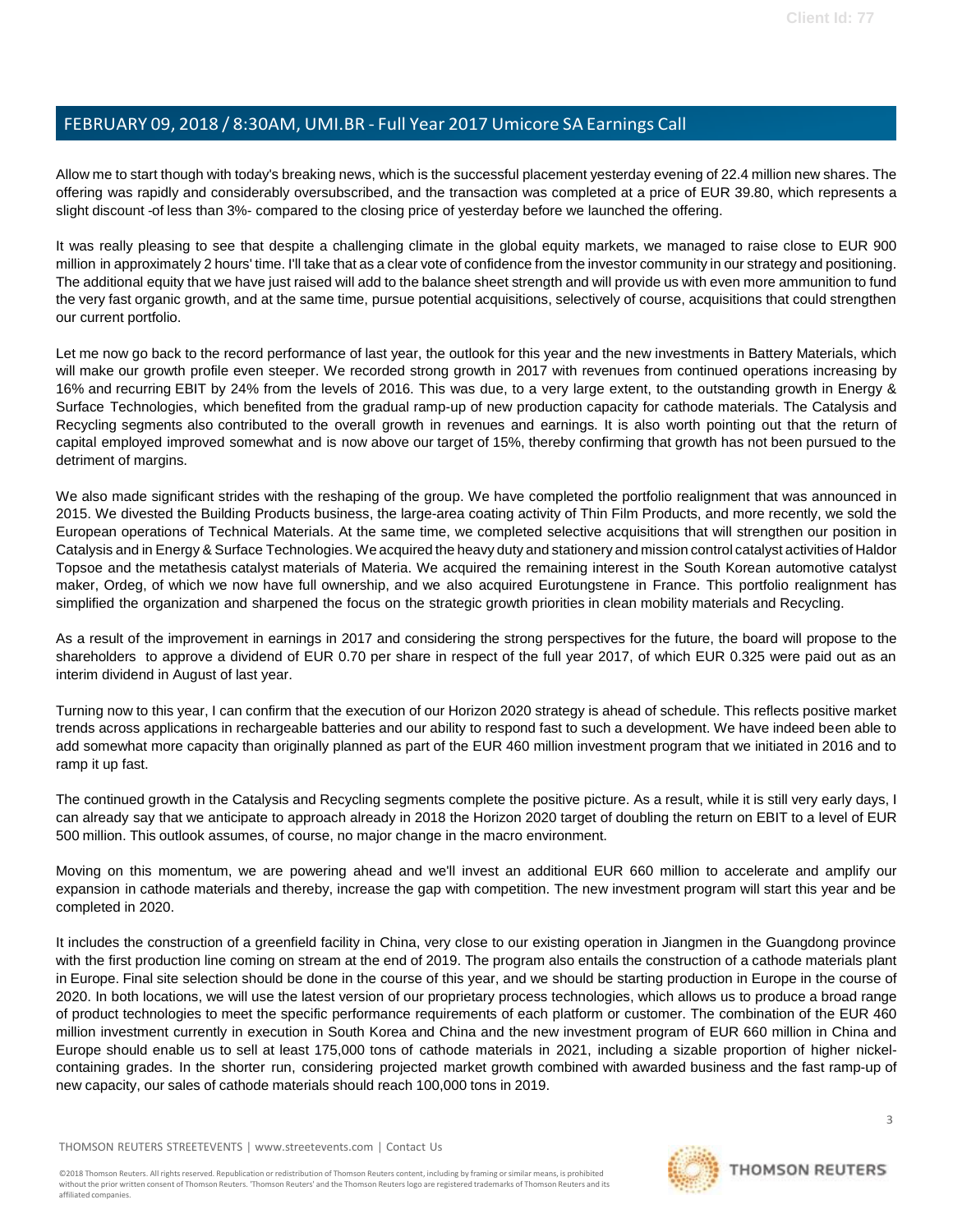The new investment comes in response to growing demand for our materials for use in electrified vehicles. This is, in part, due to fast market growth as most automotive OEMs are rolling out their electrification strategies. This trend is most pronounced in China, where initial norms are playing out, in combination with the effect of quota for new energy vehicles and a compelling subsidy mechanism for both passenger cars and buses. Electrification is also making significant inroads in Europe, and the introduction of tighter CO2 norms in 2021 will exacerbate this effect. Alongside the EV market, we see significant growth in the energy storage segment and increasing demand for our high energy density materials used in the high-end portable electronic segments. Our current view of the market size implies significantly higher market demand than the view we had some 2 years ago at the time of our Capital Market Day.

In addition to the sheer market evolution, we continue to win automotive customers and platforms while facing higher demand for the existing platforms. These developments outline really well the strength of our technology portfolio and production capabilities in all application fields where product performance and quality constitute significant differentiators, whether it is in automotive, energy storage or the high-end portable electronics application.

Given this quantum leap in cathode materials and the continued growth in the Catalysis and Recycling segments, I now see an upside potential of some 35% to 45% compared to the original Horizon 2020 target while maintaining the 15%-plus ROCE target. We intend to elaborate on this upside potential during the next edition of our Capital Market Days, which will take place in South Korea in June this year.

Having commented on the growth acceleration, I would now like to review last year's performance of our businesses before handing over to Filip, who will comment on the financials.

In Catalysis, revenues grew by 8% year-on-year and recurring EBIT by 9%, driven, to a large extent, the consolidation of Ordeg in Korea since April. In the absence of any major changes in emission norms in 2017, we saw growing demand for our heavy-duty catalysts in Europe and in China while the demand for light-duty catalysts was somewhat below the market evolution. This was mainly due to lower demand from Korean car manufacturers and an unfavorable customer mix in North America.

In addition, the market mix itself was less favorable as diesel engines lost some market share in Europe. In light-duty applications, we have successfully positioned ourselves in the emerging segment of gasoline particulate filters both in Europe and China, and this will support the growth over the next few years. Also, we project significant growth in China and India as a result of market expansion combined with the introduction of tighter norms, and we have, therefore, recently decided to substantially increase production capacity in both countries. The new production lines are set to come on stream at the end of 2019.

In Precious Metals Chemistry, revenues grew across the board with a promising debut in organic metallics and significant business wins in homogeneous catalysts for pharmaceutical and large science applications.

In Energy & Surface Technologies, revenues grew by 46% year-on-year and recurring EBIT by a whopping 72% with strong performance across businesses. Obviously, the volume growth in cathode materials was the largest growth driver, and the swift ramp-up of new capacity has supported the volume growth in the second part of the year while delivering the first scale effects.

We also recorded significant growth in Cobalt & Specialty Materials, driven by strong demand across product lines as well as favorable market conditions. Revenues also grew in Electroplating and Thin Film Products and were stable in Electro-Optic Materials.

Alongside the large investments in cathode materials, we are also expanding and upgrading our Belgian refining and recycling capacities for cobalt and nickel-containing materials and these investments will come on stream in the course of 2018.

In Recycling, revenues grew by 1% year-on-year and recurring EBIT by 2%. In Hoboken, we processed higher volumes, and this positive effect was offset by less favorable commercial terms in certain supply segments. The benefits of the gradual capacity ramp-up should be somewhat more pronounced in 2018, even in the absence of an improvement in commercial conditions.

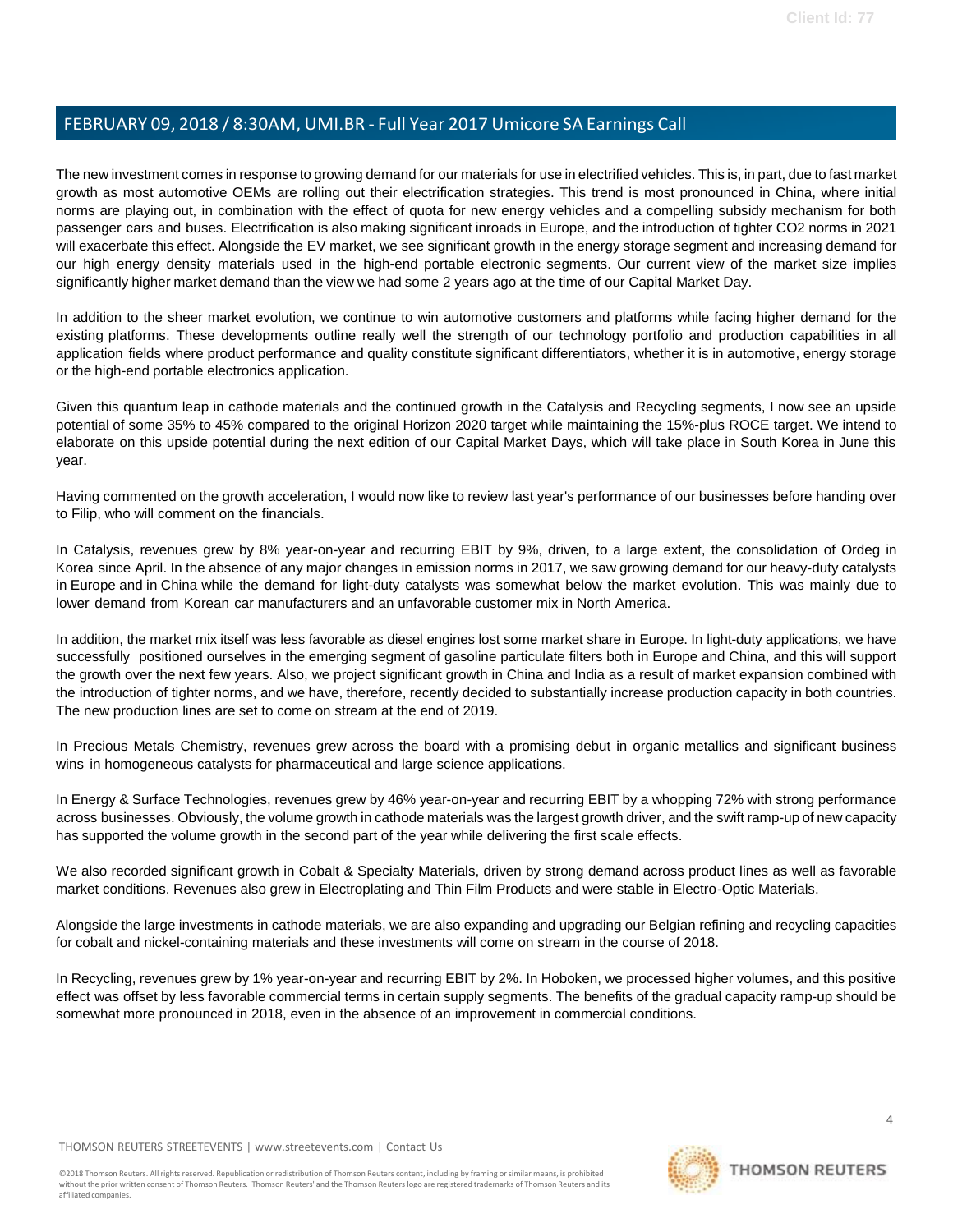You may recall that we decided a year ago to accelerate the execution of environmental investments following an incident that lead to excessive dust emissions. It is worth pointing out today that we are making excellent progress on that front and dust emissions have already been brought down considerably.

In the other business units of the Recycling segment, the performance was mixed with subdued demand in Jewellery & Industrial Metals, stable revenues in Technical Materials and a slightly higher contribution from the Platinum Engineered Materials and Precious Metals Management activities.

On the people front, safety performance improved although not sufficiently. We had a 10% improvement in accident frequency and a more significant reduction of the accident severity rate by 25% compared to 2016. We are continuing to work hard at making bigger strides to make Umicore an accident-free workplace. The number of employees decreased from 2016 levels as a consequence of the divestments, partly offset by recruitment in line with our organic growth profile and the recent acquisitions.

<span id="page-4-0"></span>And at this point, I'm turning to Filip, who will comment on the financials before I wrap up the main messages of the day.

#### **Filip Platteeuw** *- Umicore S.A. - CFO*

Thanks, Marc, and good morning, everyone. So as you saw from our numbers, we increased our revenue significantly in 2017. Particularly important is that growth did not come at the expense of margins. As on average, our revenues became more profitable compared to last year, resulting in an increase of our group margins.

Following the sale of Building Products at the end of September 2017, no businesses remained any longer under discontinued operations. Revenues in continued operations increased 16% year-on-year. Recurring EBIT and recurring EBITDA grew faster with 24% and 18%, respectively. Recurring EBIT for continued operations amounts to EUR 398 million compared to the high end of our guidance of EUR 385 million, which means that revenues, recurring EBIT and EBITDA all came in at record levels.

The return on capital employed for the group moved above our 15% objective, and with 15.1% is substantially above our effective cost of capital. Average capital employed for continued operations increased by some EUR 390 million year-on-year, driven by a combination of organic growth and acquisitions. Some 70% of this increase was accountable to Energy & Surface Technologies. Nevertheless, this segment was also the main driver behind the group return on capital employed accretion. Recycling remains the business group generating, by far, the largest returns with a ROCE for the year close to 26%. You will have noted that in our updated Horizon 2020 guidance, we reiterated our ambition to stay above the 15% return hurdle for the group.

The operating cash flow generated by the full group reached EUR 516 million corresponding to a 15% increase for continued operations. Still, last year's combination of strong organic growth and a number of acquisitions has increased our net financial debt from a low level at the start of 2017.

In total, we spent close to EUR 700 million of cash on organic growth, mainly in the form of EUR 365 million of CapEx and EUR 284 million of higher net working capital. As was to be expected, Energy & Surface Technologies accounted for the bulk of this amount. Increase in net working capital was driven by a combination of higher volumes, higher pricing and the increasing need for raw materials for the ongoing capacity expansions.

If you look at our growth outlook for 2018 and the planned capacity expansions, we expect a further increase in net working capital in 2018. In addition, through this organic growth spending, we cashed out some EUR 211 million on acquisitions, partly offset by divestment proceeds. On the waterfall graph, these elements are included in the other label.

The increase in financial debt over the year, including the new long-term private placements, translated into a higher net interest cashout. Our cash tax charge of EUR 73 million was in line with last year. You will have seen that our recurring effective tax rate increased to 25.7%, and we currently anticipate to stay close to this level for the coming years.

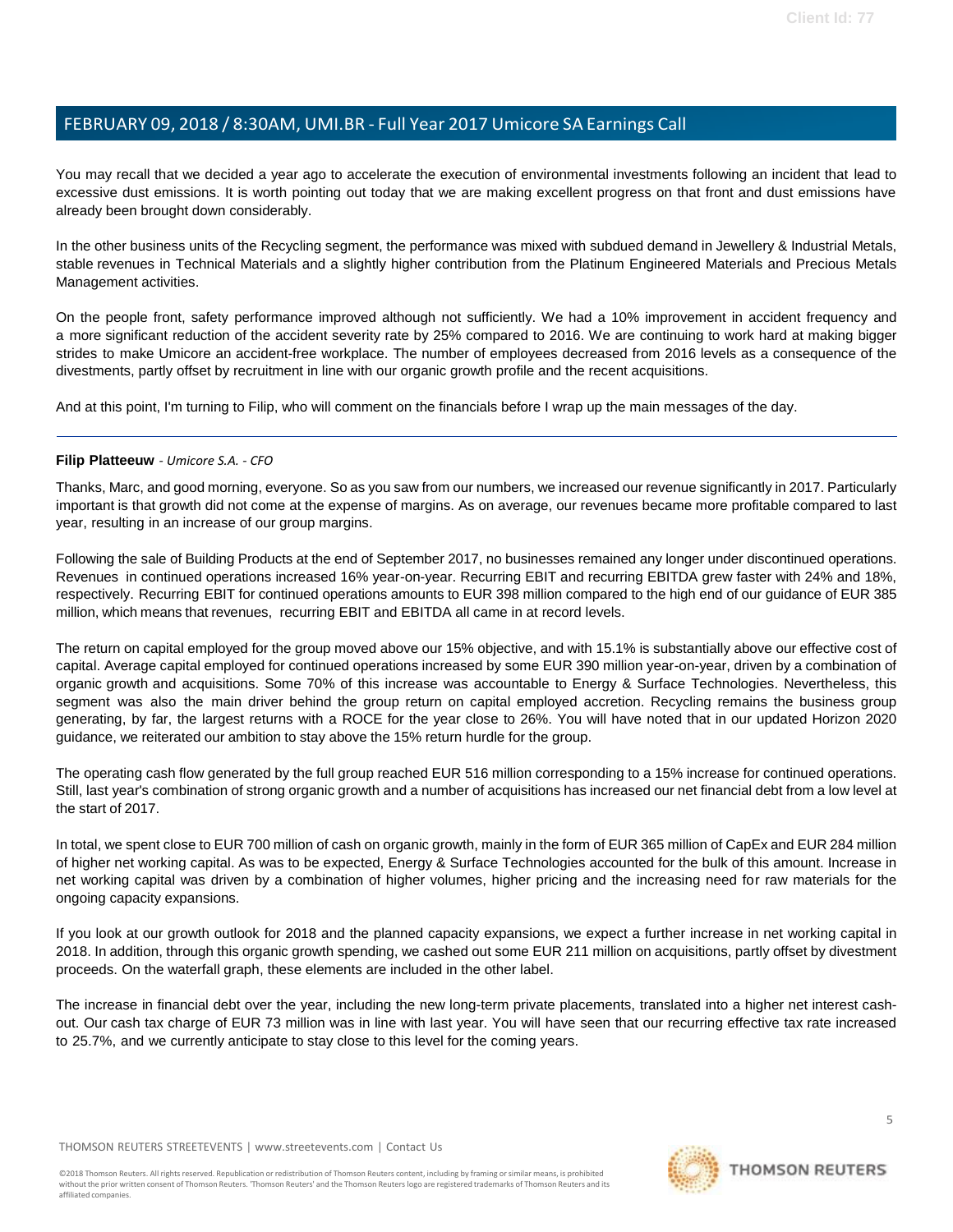Our CapEx spending of EUR 365 million in 2017 reflects the strategic growth priorities, and in particular, our ambition in the field of Rechargeable Battery Materials as over 60% of this amount was spent in Energy & Surface Technologies.

Compared to the EUR 141 million group CapEx of the first half of the year, it shows the acceleration linked to the capacity expansion projects.

In Catalysis and Recycling, CapEx was roughly stable year-on-year. Including the newly announced additional expansion in cathode materials, we currently expect the group CapEx in 2018 to exceed EUR 600 million.

And obviously, technology innovation remains a key differentiator to us. And last year, we stepped up our R&D efforts and this will continue to be the case in Battery Materials in particular.

We spent the equivalent of 6% of our revenues on R&D in 2017, corresponding to an increase of 14% year-on-year. And it is perhaps worth remembering that we directly expensed over 90% of the spending through the P&L.

Recurring earnings per share increased 14% year-on-year to EUR 1.22 per share. The 17% increase in recurring operating result was somewhat offset by higher financial and tax charges.

In view of our strong performance in 2017, the board will propose to shareholders a dividend of EUR 0.70 per share compared to last year's EUR 0.65. This 8% increase reflects the confidence and the execution of our strategic plan and our continued commitment to return cash to our shareholders, notwithstanding important organic growth investments.

In 2017 our nonrecurring items amounted to a charge of EUR 46 million on EBIT level and EUR 42 million on net earnings. Some 2/3 of this amount are linked to the divestments and the related restructurings, including a EUR 13 million capital loss on the sale of Building Products corresponding to accumulated depreciation for this unit, which, under IFRS 5, was no longer recognized in P&L as of the second half of 2015. Other contributors include the impairments on Nyrstar shares of EUR 7 million and some EUR 7 million of additional environmental provisions.

The EUR 840 million net financial debt at the end of 2017 includes the EUR 690 million of long-term European and U.S. private debt placements, the U.S. portion of which was only drawn in December. The increase in net financial debt in 2017 moved us away from the very low leverage ratios of the last years. The end-of-year net financial debt over recurring EBITDA ratio of 1.4x reflects that our capital structure remains solid, and we expect to be able to execute our ambitious growth plan while maintaining an investment-grade status. The EUR 892 million gross proceeds from the newly issued shares will provide us with additional financial flexibility in the execution of our strategic plan and allow us to pursue acquisitions and partnerships that would further strengthen our offering in clean mobility materials and in Recycling.

This concludes my comments, and I hand back over to you, Marc.

#### **Marc Grynberg** *- Umicore S.A. - CEO & Executive Director*

Thank you, Filip. Before turning to questions, I would like to recap the key messages of today's call. Umicore achieved record performance in 2017, driven mainly by fast growth in Energy & Surface Technologies. Excluding discontinued operations, revenues were up by 16% while recurring EBIT increased by 24% from the levels of 2016. The return of capital employed increased to 15.1%, which shows that growth has not been achieved to the detriment of margins.

Furthermore, the execution of the strategic plan is ahead of schedule. And if we assume no major changes in the macro environment, I can already say that we should be approaching already in 2018 the Horizon 2020 target of doubling recurring EBIT to a level of EUR 500 million.

Considering the strong results in 2017 and the promising prospects, the board will propose to the shareholders to approve an increase of the dividend to a level of EUR 0.70 per share in respect of the full year 2017.

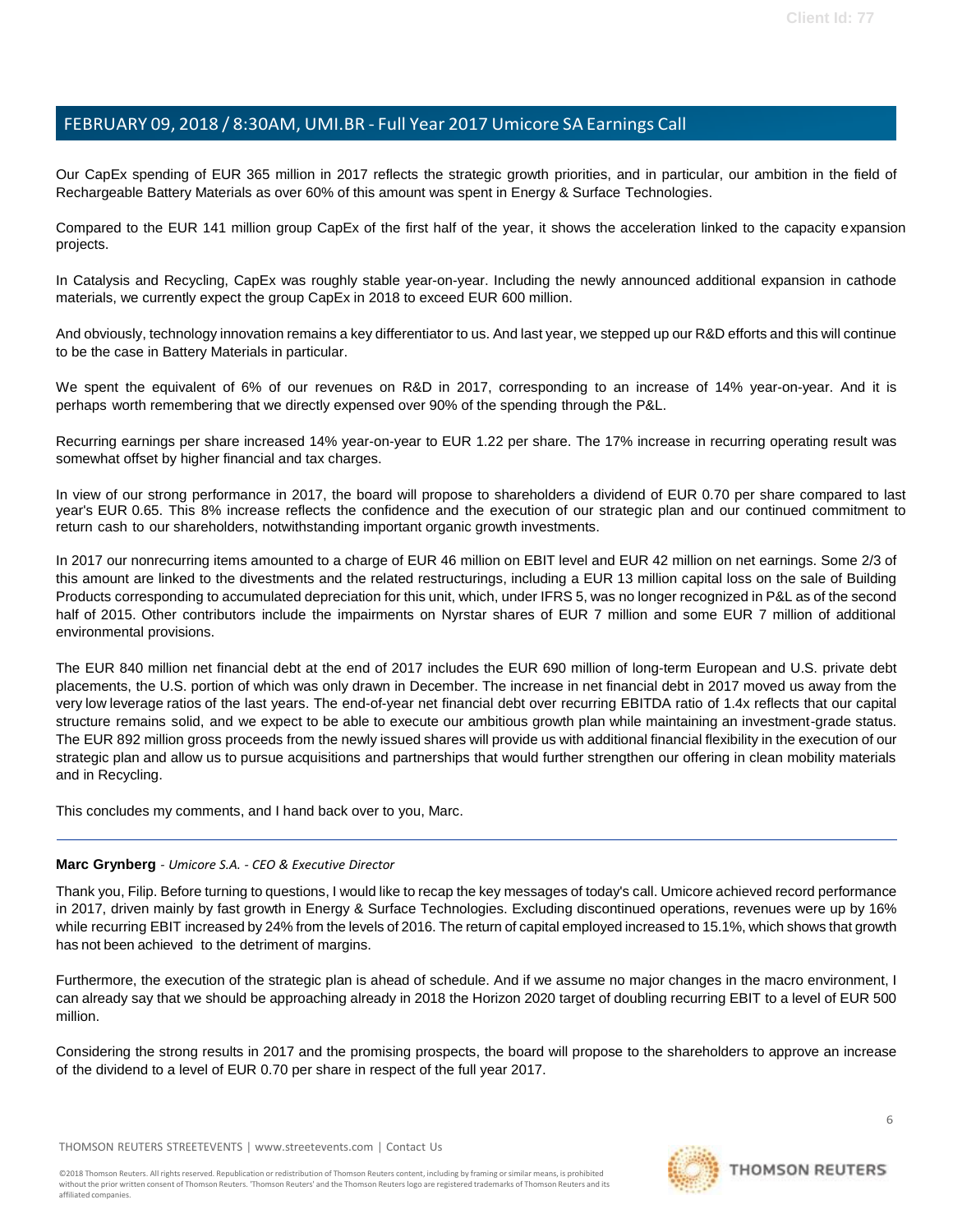On a strategic point of view, Umicore is making a quantum leap in cathode materials with an investment program of EUR 660 million to expand capacity in China and establish production in Europe. These investments come in response to the combined effect of business wins and projected market growth and confirms the strength of Umicore's technology offering.

With this significant acceleration of growth, I now see an upside potential of some 35% to 45% compared to the original Horizon 2020 targets that we presented back in 2015 while maintaining the target of return on capital employed exceeding 15%. Against this exciting backdrop, we decided to raise new equity to fund our superfast growth.

I'm convinced that there will be a premium for those technology players capable of acting quickly and decisively in this fast evolving space. And with this equity raise, we have the ammunition readily available to seize the best opportunities.

Obviously, I'm delighted that we managed to raise close to EUR 900 million of equities at only a very slight discount and this against the backdrop of challenging equity markets. I take this as a clear vote of confidence from our investors in the strategy and positioning of Umicore, and I would like to thank them for that.

With this, I would now like to open the floor to your questions.

## **Q U E S T I O N S A N D A N S W E R S**

#### **Operator**

<span id="page-6-0"></span>(Operator Instructions) We will now take our first question from Wim Hoste from KBC Securities.

#### **Wim Hoste** *- KBC Securities NV, Research Division - Senior Financial Analyst*

Wim Hoste, KBC Securities. I have 2 questions on Rechargeable Battery Materials, please, and congratulations with the impressive announcements of yesterday evening on that. Some further clarification, please, on maybe the order book. I think in the previous announcements of additional investments, it was said that it was fully backed by orders. Is this also the case now? Or do you feel you have to be ready for market growth that has not yet translated into orders? So that's the first question. The second one is it seems that you advanced the EUR 460 million CapEx program that was announced earlier. Can you maybe share with us what kind of portion of the investments have already turned operational by now? And what is the schedule to be expected for 2018 with this respect? These are my questions.

#### **Marc Grynberg** *- Umicore S.A. - CEO & Executive Director*

Thank you, Wim. Let me start with the order book. I mean, a big portion of our sales will be in automotive. And in automotive, you get business awards. When you qualify for a platform, you get the award for that platform. And then the way we plan for capacity is a combination of having received the business award and making some assumptions together with our customers about how the platform itself would sell in the market. There is no volume guarantee. The only guarantee that we have is that we have been awarded the platform and that the platforms are ours. Then we have to make these assumptions on volume. And what I can say is that with the very diversified portfolio of platforms and customers that we have - similar to the situation in Automotive Catalysts - we have a pretty good view on what we will need to deliver in the next few years. So you have the degree of confidence about the sales and the capacity utilization is very high. Commenting on the ongoing investment program of EUR 460 million, I can say that the most significant part of the capacity addition coming from that investment is set to come on stream in the course of this year with a, I would say, a higher weight to be placed on the second part of this year.

#### **Operator**

We will now take the next question from Mutlu Gundogan from ABN AMRO.

THOMSON REUTERS STREETEVENTS | [www.streetevents.com](http://www.streetevents.com/) | [Contact](http://www010.streetevents.com/contact.asp) Us

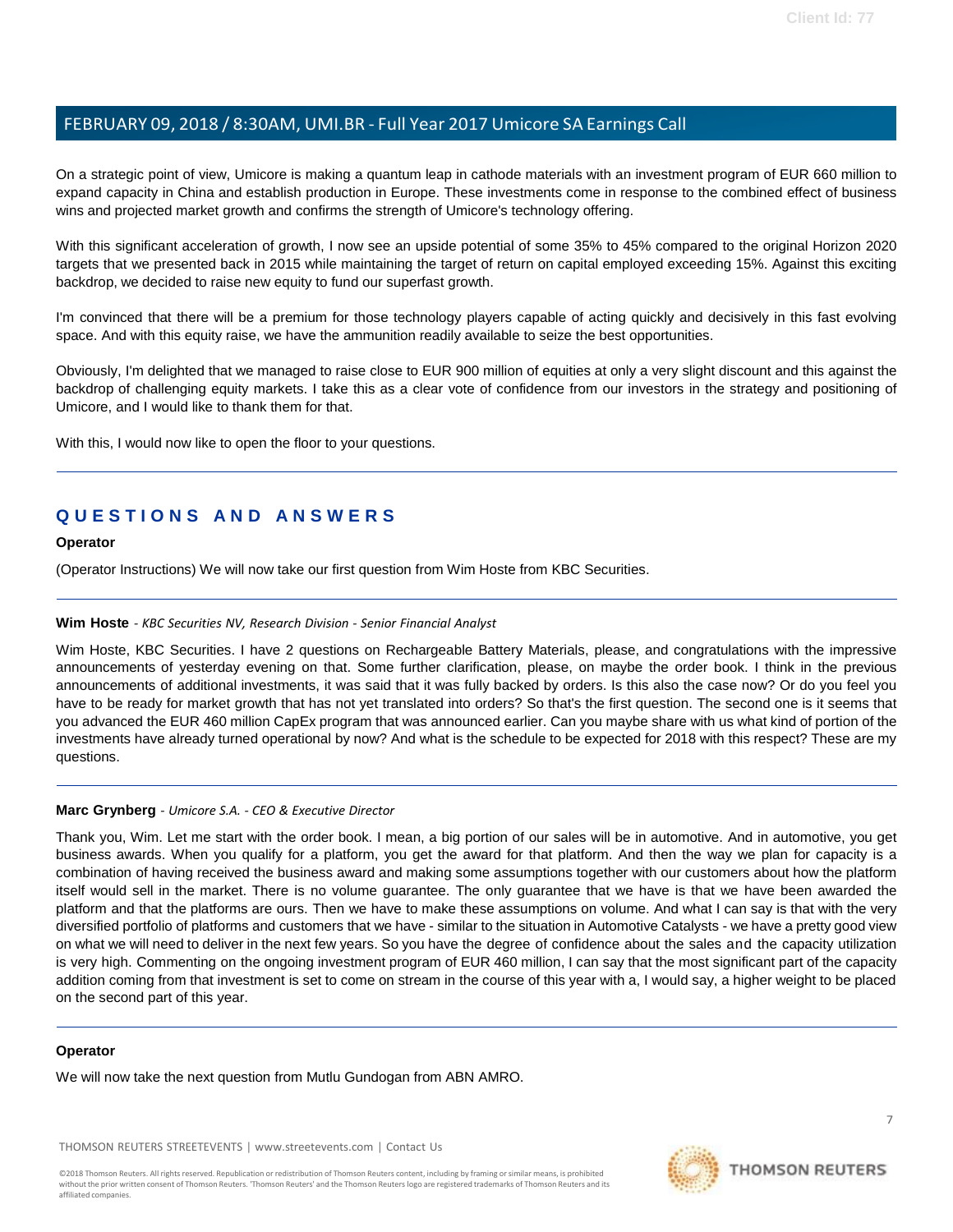#### <span id="page-7-1"></span>**Mutlu Gundogan** *- ABN AMRO Bank N.V., Research Division - Analyst*

A couple of questions. So the first is on the capital increase. One of the reasons you mentioned is that it provides more financial flexibility to pursue potential acquisitions. So can you tell me what the reasoning here is? What areas are you interested in? Second question is on the investment in NMC. This should bring your capacity 175,000 kilotons by 2021. Can you tell me how does that compares to the sixfold increase you already announced? I mean, is it a doubling? Any numbers on that will be appreciated. And then finally, on the Energy & Surface Technologies segment, I'm a little bit surprised to see the EBITDA margin down 90 bps half year on half year despite the lower payment to BASF, the higher NMC volumes and the higher cobalt price throughout the year. So can you tell me why this is?

#### **Marc Grynberg** *- Umicore S.A. - CEO & Executive Director*

Let me start with the last question. Quarterly or half yearly movements in margins are not so, I would say, easy for us to come into because there is no -- we're looking at longer-term trends, and we don't see a 90 bps change in such a short period of time as either an indication of what margins will be in the future or any other specification of things. This is -- I think the margins are at very healthy levels and the growth will continue to be at very good, very strong margins and strong, strong returns. And I'm not looking so much at these short-term fluctuations in margins, I have to say. Taking your -- continuing to take your questions in reverse order, let me first clarify that the 175,000 tons of cathode materials that we announced are not NMC capacity. It's total cathode materials capacity. So of course, it will include a vast majority of NMC grade, and it also includes some of the other products like the high energy density material that goes into portable electronics and which is also a growing application for us as the quality of the product and the performance of the products that we are making is making a difference in the marketplace. Turning back now to the heart of your question about the capacity. It is becoming difficult for us to continue to comment on doubling or where are we versus the sixfold increase because, actually, the investment phases, because of the acceleration, are starting to overlap. So please allow me to step away from this approach of talking about multiplying or doubling capacity. Suffice to say that if you take the combined investment of EUR 460 million and EUR 660 million, this is, by large, what will bring us to the 175,000 tons of capacity, at least taking into account, of course, that we didn't start from 0 and that we're building on some existing capacity. Now let me go to the -- your questions about the use of the capital-raising proceeds and the areas that we may be targeting from an M&A point of view. Clearly, we're in a phase of superfast growth. And while we could sign up for the organic growth on the back of our balance sheet alone, we decided to build some more flexibility and generate some more ammunition such that we could act very quickly in the marketplace and react and add to the investments if necessary, depending on how successful we are with the qualifications. And at the same time, we need to be able to act very quickly if acquisition opportunities present themselves and for which additional funding may be required. Now what we have in mind -- or in the back of our minds when we speak about acquisitions, it's not about diversification. It's really acquisitions that would strengthen the existing portfolio of activities or portfolio of technologies in clean mobility materials or in Recycling. And you will have seen in recent times that we acquired quite a bit of IP through M&A deals, and this will continue or may continue to be the case in the future, that we acquired also the emission control catalyst activities of Haldor Topsoe to strengthen our portfolio in emission control technologies, especially in the run-up to the introduction of China 6 and the huge effect that this will have on our catalyst business. So I think this is a good example of the type of deals that we may be pursuing going forward.

#### <span id="page-7-0"></span>**Operator**

We will now take the next question from Chetan Udeshi from JPMorgan.

#### **Chetan Udeshi** *- JP Morgan Chase & Co, Research Division - Research Analyst*

Just a few questions. Every time you see this inflection in some new market, there is always potential that customers could be ordering more than they actually need just to have sort of a backup of supply. So when you've done your analysis, Marc and Filip, have you guys taken some sort of a risk-weighted approach here in terms of taking into account all of the forecast that you can -- you might be getting from customers in terms of building new capacity for that? And second question is in terms of tracking the competitive landscape, have you seen any material change now or in your recent platform bidding versus, say, the situation 6 or 9 months ago?

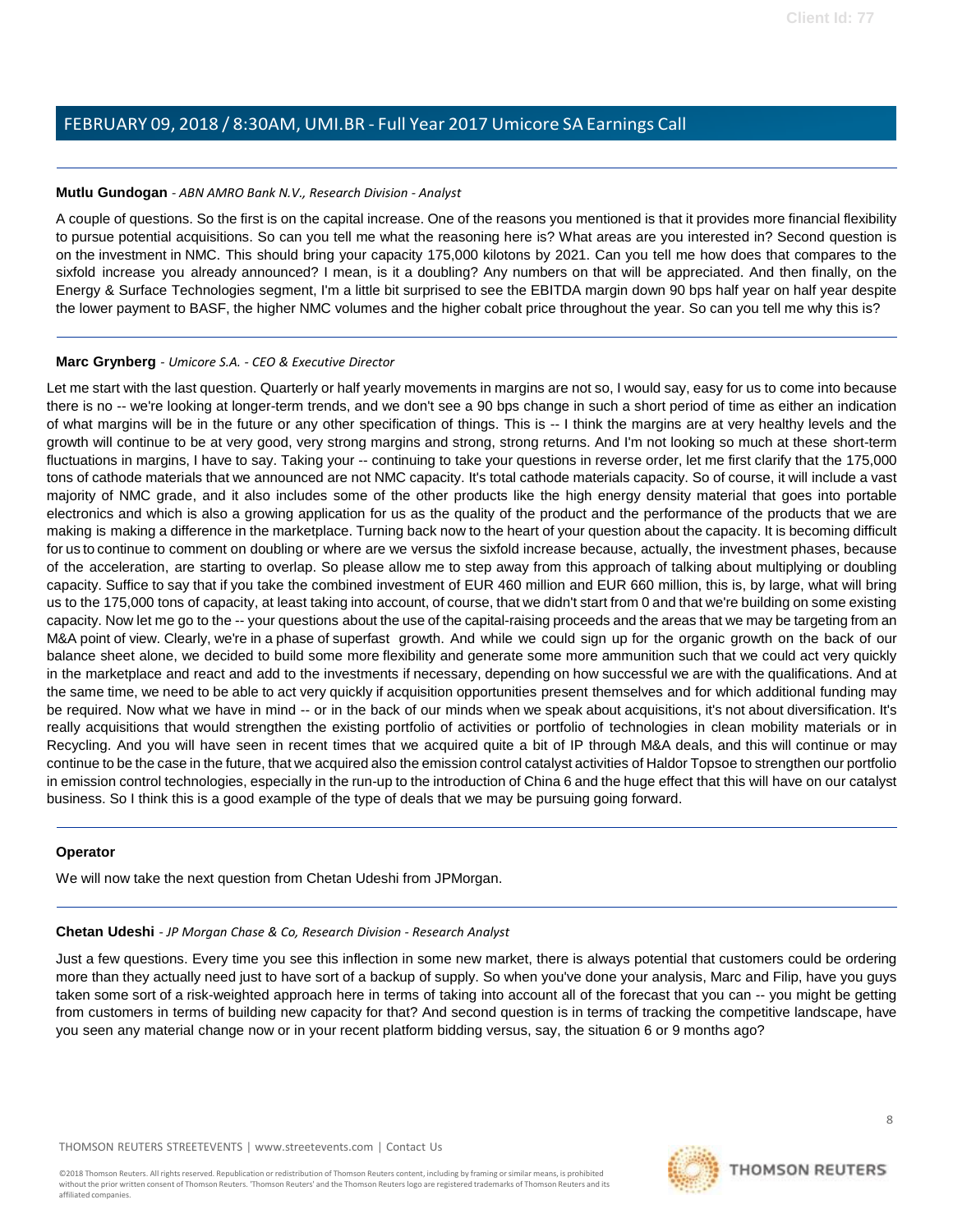#### **Marc Grynberg** *- Umicore S.A. - CEO & Executive Director*

Let me start with the first questions. Yes, we do, we do make our own assumptions based on the customers' forecast. And we have, I would say, some models based on the experience that we have and projected market data from other external sources and our customers to try and figure out at best how to project the demand. This being said, the reality today in the automotive supply chain for electrified vehicles is that the orders are -- tend not to be overstated and that the lead times for the customers are fairly long because the supply chain has yet to shape up in order to meet the surging demand. So we're not very much at risk of overstated orders. But still, the answer is that, yes, we have models in place to try and fine-tune the customers' forecast in that respect. Talking about the competitive landscape, no, I don't see major changes in the competitive landscape. I can only repeat what I mentioned on previous occasions, is that it takes time for technologies and new entrants to get qualified in this marketplace and in this environment, and that is not changing. So I think that, as I mentioned previously and as we also stated in the press release, we are in a position to accelerate our growth, to grow faster than the market, to take advantage of our early mover position and to somewhat increase the gap with our competitors because indeed, it takes time for them to get qualified. I'm not pretending that they are not successful or will not be. I'm just saying that it takes time and that we have a clear advantage in that respect.

#### **Chetan Udeshi** *- JP Morgan Chase & Co, Research Division - Research Analyst*

Maybe if I can have one follow-up, quick short one, is you're -- the last -- I mean, the recent announcement you -- on capacity expansion that you announced actually last evening, would you say it's more of a reflection of you guys winning more share than in the past? Or do you think the market itself in terms of maybe penetration is sort of trending up higher than what many would have thought maybe 6 to 9 months back?

#### **Marc Grynberg** *- Umicore S.A. - CEO & Executive Director*

It's, Chetan, it's really a combination of the 2 effects that we see for us.

#### <span id="page-8-0"></span>**Operator**

We will now take the next question from Peter Olofsen from Kepler Cheuvreux.

#### **Peter Olofsen** *- Kepler Cheuvreux, Research Division - Analyst*

Maybe first starting with Recycling. You mentioned lower commercial terms in the second half. Could you maybe shed some light on - in which segments or for which type of supplies you are seeing these less favorable terms? And then could you maybe update us on any hedging that you have in place in Recycling? And if current metal prices and currency rates were to prevail, how would that affect the outlook for Recycling for 2018? And then maybe to follow up on Battery Materials. First of all, could you may be break out Europe, what proportion that will present -- represent of the CapEx or the capacity? And then secondly, given the size of Rechargeable Battery Materials and its very prominent role in the overall equity story, would you consider to report separately on that business?

#### **Marc Grynberg** *- Umicore S.A. - CEO & Executive Director*

Okay, thank you. So no, I'm not going to break that down in detail. And what I can say at this stage is that the significant majority of the EUR 660 million investment will be in China, where we'll continue to expand quite considerably. And a minority of that amount will be dedicated to establishing a first production facility in Europe. That's the level of detail or lack of detail that I'm prepared to go into at this point in time. And continuing on that subject, no, we do not intend to report the RBM, the Rechargeable Battery Materials business unit separately for a number of reasons. And the most significant reason is that that activity is very closely intertwined with other activities within the Energy & Surface Technologies segment, and it makes sense to continue to consider those as a fully-fledged segment. And I'm referring very specifically to the Cobalt & Specialty Materials business unit, which is the other large activity within that segment. These 2 businesses have a lot in common in terms of supply and some of the production of intermediate products and precursors, et cetera. So it

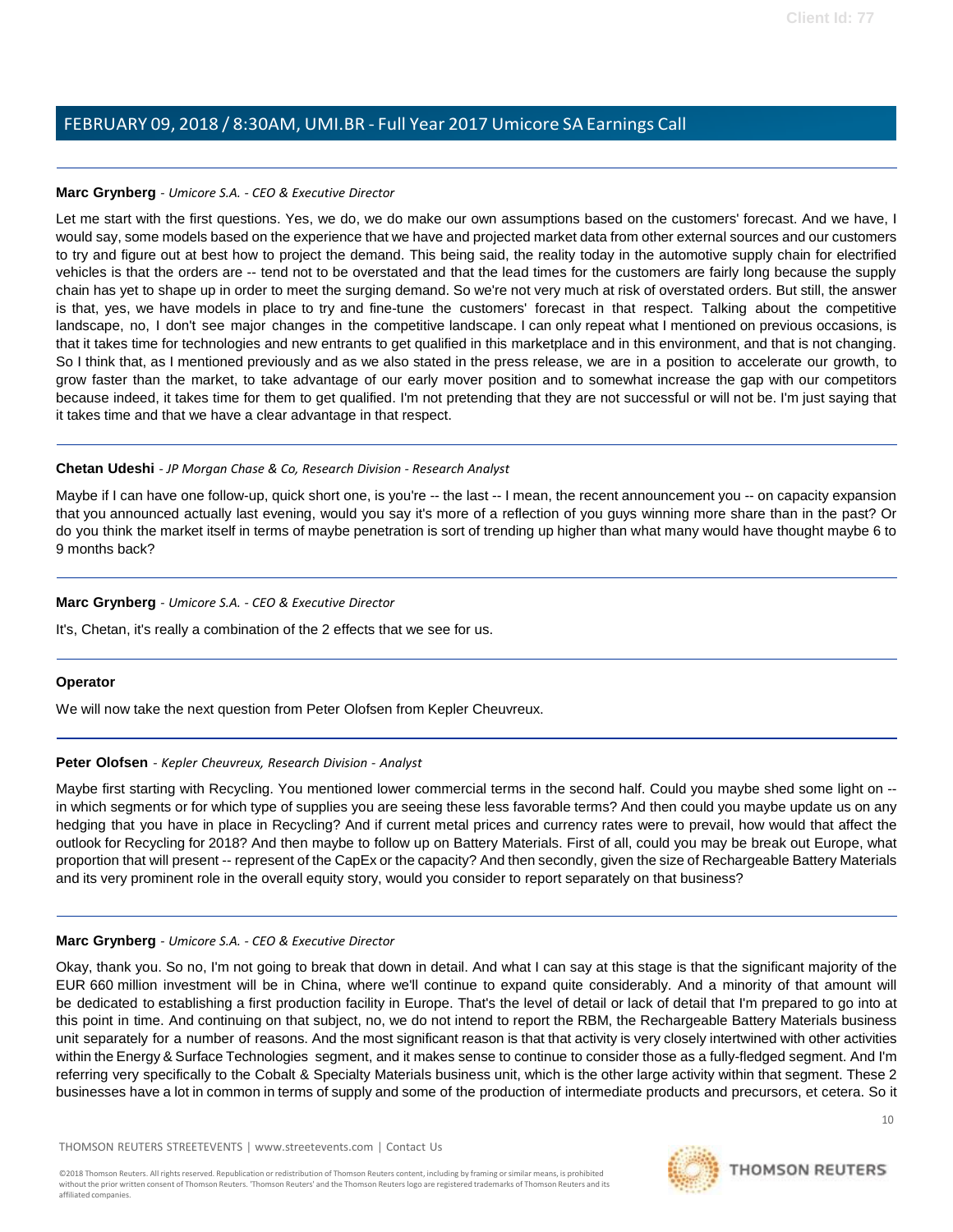wouldn't make a lot of sense from a business point of view nor from a practical point of view to separate them out. I will comment on the commercial terms in the Recycling segment and then hand it over to Filip to address the other questions. So the segments where we show increased competitive pressure in the second part of last year are actually not really new or surprising. It's a continuation of trends that had been initiated in the past. That's in certain grades of electronic scrap, for instance, or certain types of spent automotive catalyst. And in addition, we see a little bit of competitive pressure in 1 or 2 subsegments of industrial byproducts. And then I will hand over to Filip.

#### **Filip Platteeuw** *- Umicore S.A. - CFO*

Yes. So on the hedges, really, the hedge position has not really changed compared to what we told you on the end of June situation. So we did a few minor hedges but so not really anything material to mention. And as we said then, we have some hedges for precious metals and for some base metals running into 2018 and partly 2019. So really no changes. On the potential impacts based on prevailing currency and metal prices, so it's clear that the current ForEx environment is a headwind for us. On the metal side, there may be some upside, but if you take both together, the current situation would be a net headwind for us in terms of earnings and obviously is included in the guidance we've given you.

#### <span id="page-9-0"></span>**Operator**

We will now take the next question from Charlie Webb from Morgan Stanley.

#### **Charles L. Webb** *- Morgan Stanley, Research Division - Equity Analyst*

Just a few for me. First of all, just bridging to the EUR 500 million for 2018, looking at the EUR 100 million delta you're talking about. Perhaps you can give us a bit more granularity as to how we get that bridge, taking into account the FX headwinds you just mentioned. I don't know, maybe you can touch on what the acquisitions will contribute, and then by division, a sense of where the growth is going to be coming from, first question there. And then secondly, on the 605 kilotons of cathode material that you expected by 2022, perhaps you can, at least for the automotive side of that, give us a sense of maybe EV or maybe just gigawatt hour capacity that corresponds to, to get that kind of rate or level of demand, that would be question number two. And then question three, just on D&A. Obviously, D&A in E&ST which we probably expect to step up again in '18, how should we think about that? What are your depreciation terms for the divisions? If you could remind us that, that will be helpful, just so that we can get that right.

#### **Marc Grynberg** *- Umicore S.A. - CEO & Executive Director*

Let me start with the bridge to the outlook to 2018. I can say that the majority of the growth is going to come from the superfast growth in Energy & Surface Technologies. And as I mentioned earlier, a big chunk of the capacity addition from the investment program of EUR 460 million that we initiated in 2016 is going to take place in 2018 with a significant part of that being -- taking place in the second part of the year. So that's the majority of the growth. Next to that, we expect to have somewhat more growth in Catalysis and in Recycling than with the case in 2017. And this will complete the bridge between 2017 and 2018. And indeed, this is despite the headwind that Filip mentioned, talking about the net effect of currency moves and metal prices. Coming back to the capacity expansion, let me first correct that it is -- we're speaking of 175,000 tons in 2021, not 2022.

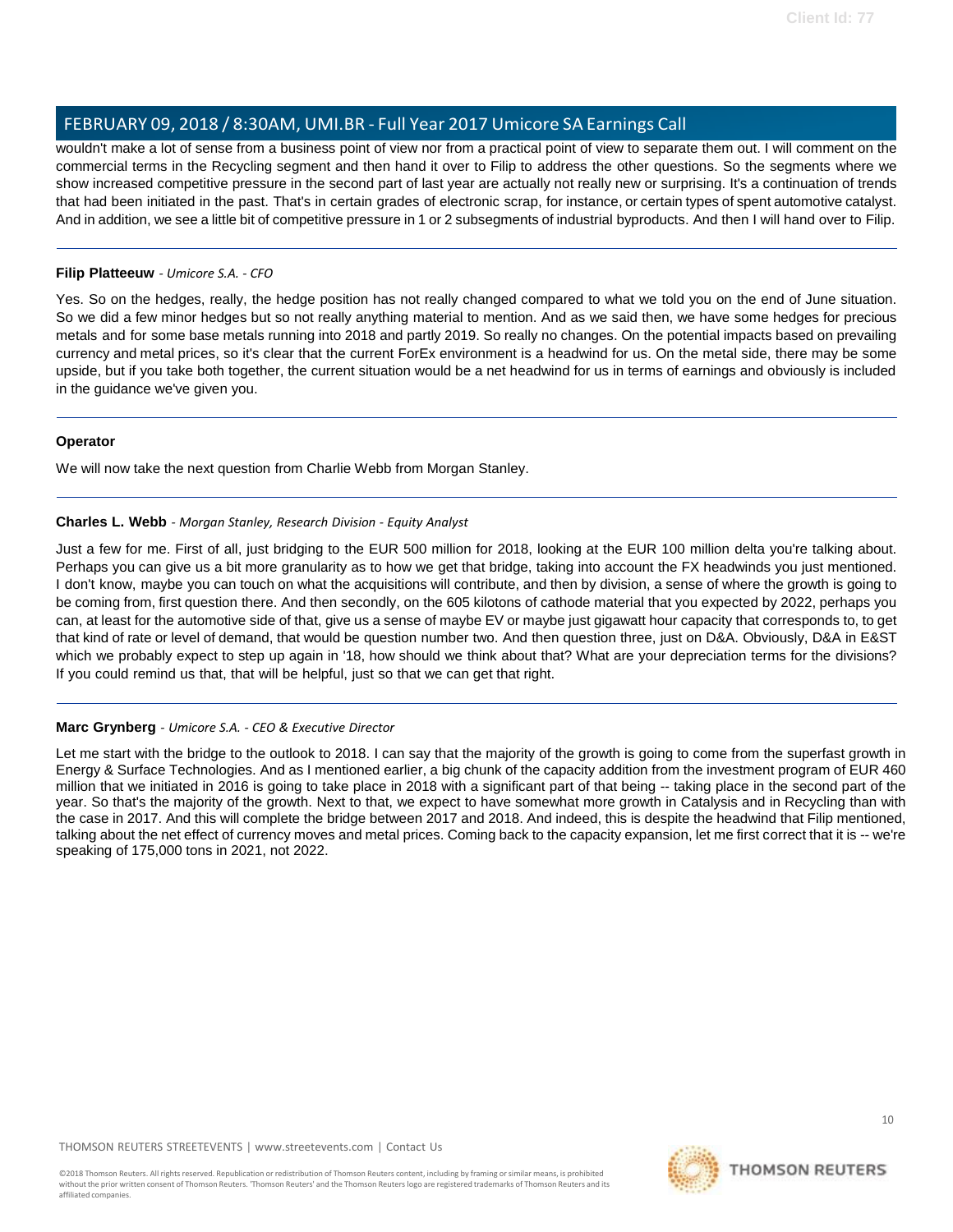#### **Charles L. Webb** *- Morgan Stanley, Research Division - Equity Analyst*

Sure, sure. No, sorry, Just on the slide, you put up for the cathode material market by 2022. And I guess, in one of the early slides, you put up -- just what assumptions they're -- is that based on?

#### **Marc Grynberg** *- Umicore S.A. - CEO & Executive Director*

So the slide that you're referring to is talking about the market, not our capacity. And so that's why...

#### **Charles L. Webb** *- Morgan Stanley, Research Division - Equity Analyst*

Understood. I was -- I'm trying to understand your assumptions on the market.

#### **Marc Grynberg** *- Umicore S.A. - CEO & Executive Director*

Yes. So it's difficult for us to say exactly how many gigawatt hours this is corresponding to because this will depend on the final product mix that will be produced at that point in time. And then regarding the D&A, I would hand over to Filip.

#### **Filip Platteeuw** *- Umicore S.A. - CFO*

Yes. I mean, we're not going to give specific guidance, obviously, for D&A per segment. But what you can clearly see is, indeed, there's an increase in D&A that follows the acceleration in CapEx in 2017. We were close to EUR 190 million D&A for the group. You can expect that including this new investment and capacity expansion is that by, let's say, the end of the decade, we'll be coming closer to the EUR 300 million than the EUR 200 million because of this acceleration, which is pretty tough in terms of earnings, obviously, which is why we give guidance for recurring EBIT and return on capital employed. Actually, you have that increase also in the objective. So in terms of EBITDA and cash flows, it would be a bit easier. So close to EUR 300 million end of decade. In terms of specifically what we do for RBM and for the new expansions, I wouldn't want to detail that. It's just that we have the normal useful life assessment like we do for all businesses. We don't apply any specific principles for these investments or for RBM, in general. What I would say is that if you look at the lines that we have been investing in, in RBM in the past, they're still running. So in terms of technological obsolescence, the risk is actually very low. And so D&A is one aspect, but, really, the use of these lines is another. So nothing specific to mention, but clearly an increase in D&A to be expected for the group following the acceleration in CapEx towards something like, I would say, closer to EUR 300 million by the end of the decade.

#### **Charles L. Webb** *- Morgan Stanley, Research Division - Equity Analyst*

Okay. Then maybe just quickly a follow-up on the second question. What is your battery penetration expectations for 2021 or 2022 or number of EVs in terms of your forecast? And how is that changed, perhaps versus, say, 6 to 12 months ago?

#### **Marc Grynberg** *- Umicore S.A. - CEO & Executive Director*

I -- Charlie, I don't have the number in -- on the top of my head, so I will come back to that when we meet next week. And then, of course, the idea was to provide a more elaborate update during the capital markets day. But let me see that by the time we meet next week, I can already provide with -- you with some more color on that subject.

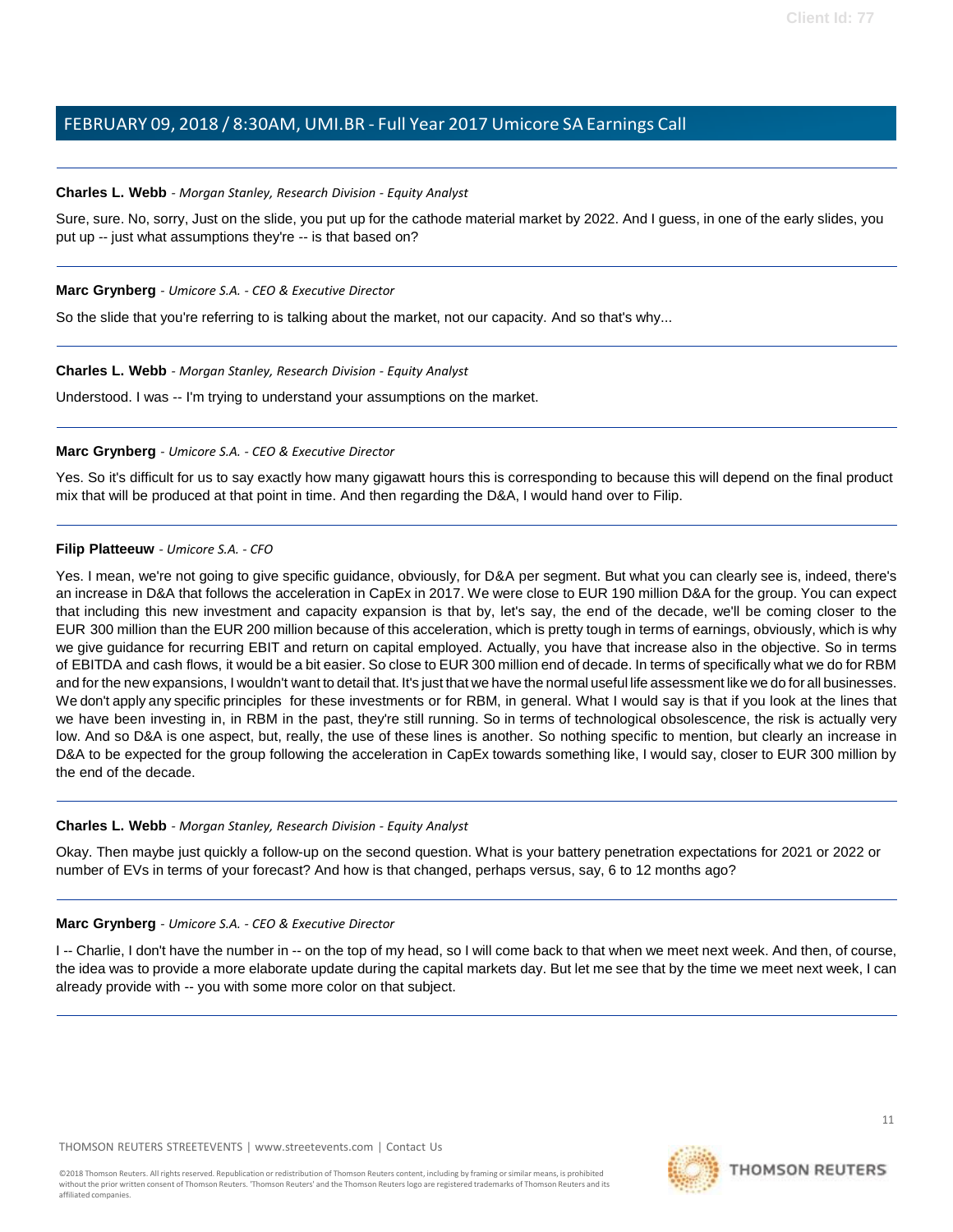#### **Operator**

We will now take the next question from Raghav Bardalai from Exane.

#### <span id="page-11-0"></span>**Raghav Bardalai** *- Exane BNP Paribas, Research Division - Analyst of Chemicals*

It's Raghav from Exane BNP. Just one quick question left, please. You talked about the increasing need for raw materials given the increased input capacity. And I wondered what level of visibility you have in the raw material side for this new plan, primarily cobalt, how big is the risk in the supply chain you can't respond to meet this sort of accelerating trend in demand. And linked to that, do you see battery recycling being able to contribute faster than expected to meet this growing issue?

#### **Marc Grynberg** *- Umicore S.A. - CEO & Executive Director*

Good morning and let me, indeed, comment on this quite important and critical subject of raw materials. And we are pretty well equipped, I would say, to deal with that because we have been in the market for quite a while. And unlike some of our competitors, we have -- we do have in-house refining and recycling capabilities, which gives us the possibility to source very different types of raw materials that we then refine ourselves into the grades -- orthe chemical grades that we need for battery material production. This being said, this will continue to be a hot topic for everyone in the industry because it takes a little bit of time for the supply chain and the raw material supply chain to shape up and cope with the fast surging demand. We're one step ahead, I believe, of many competitors because we have been able to source long term and short term and commit to certain raw materials in line with the commitments that we have with our own customers to produce the materials. So we're in a pretty good shape in that respect. And we continue to work on a number of projects to source additional quantities of the required raw materials. Now the good news on the cobalt front is that, while there was a lot of concerns or announcements about a very tight market in 2017, the most recent announcements are about significant expansion of production capacity, which should, indeed, provide some more oxygen for the midterm in that respect. In terms of the battery recycling activity, in the long run, it will be essential to source a significant portion of the raw materials from the in-house recycling capabilities, and we want to be positioned early in the game in order to benefit from more technology -- technological capabilities, in that respect. It will be essential because if the growth continues at the pace that we see today beyond 2025, the need for additional quantities of raw materials will not -- cannot be addressed only by primary production. It will have to be complemented by an effective collection and recycling chain in order to have the raw materials that are required. This being said, we're still quite some years away from the battery recycling activity reaching a very large industrial scale because the availability of spent batteries today is still very limited. The cars, the electrified vehicles have to be sold and it has to hit the road and then have to run their course for 8, 9, 10 or 12 years before the batteries come for -- become available for recycling, so it will take a bit of time. And I would, probably, today stick to the statements that I made a while ago that it's going to be a mid-2020 opportunity for us. It's going to be a big opportunity and probably the next big thing in terms of recycling development. But it's going to be more like mid-2020s than imminent.

#### <span id="page-11-1"></span>**Operator**

We will now take the next question from Sebastian Bray from Berenberg.

#### **Sebastian Christian August Bray** *- Berenberg, Research Division - Analyst*

Could I ask then firstly on the capital intensity of this cathode expansion? Am I right in saying that there is potentially an over 30% reduction with this new announcement to EUR 660 million relative to the EUR 460 million previously announced in the amount CapEx that you have to spend, let's say, get 1 kiloton of NMC? And if there has been such reduction, how exactly has this been achieved? My second question touches on cobalt supply. If this facility comes online as planned to get to 175 kilotons, my -- as I rough guess, I think Umicore counts for over 20% of the world's cobalt supply. And I just want to get a closer idea of how much certainty there is around, let's say, being unable to source enough cobalt. And my final question is on Auto Catalysts. One of your competitors, Johnson Matthey has been talking about substantial market share gains in European Auto Catalysts. Are you going to lose, from your view, share particularly in diesel cars in 2018?

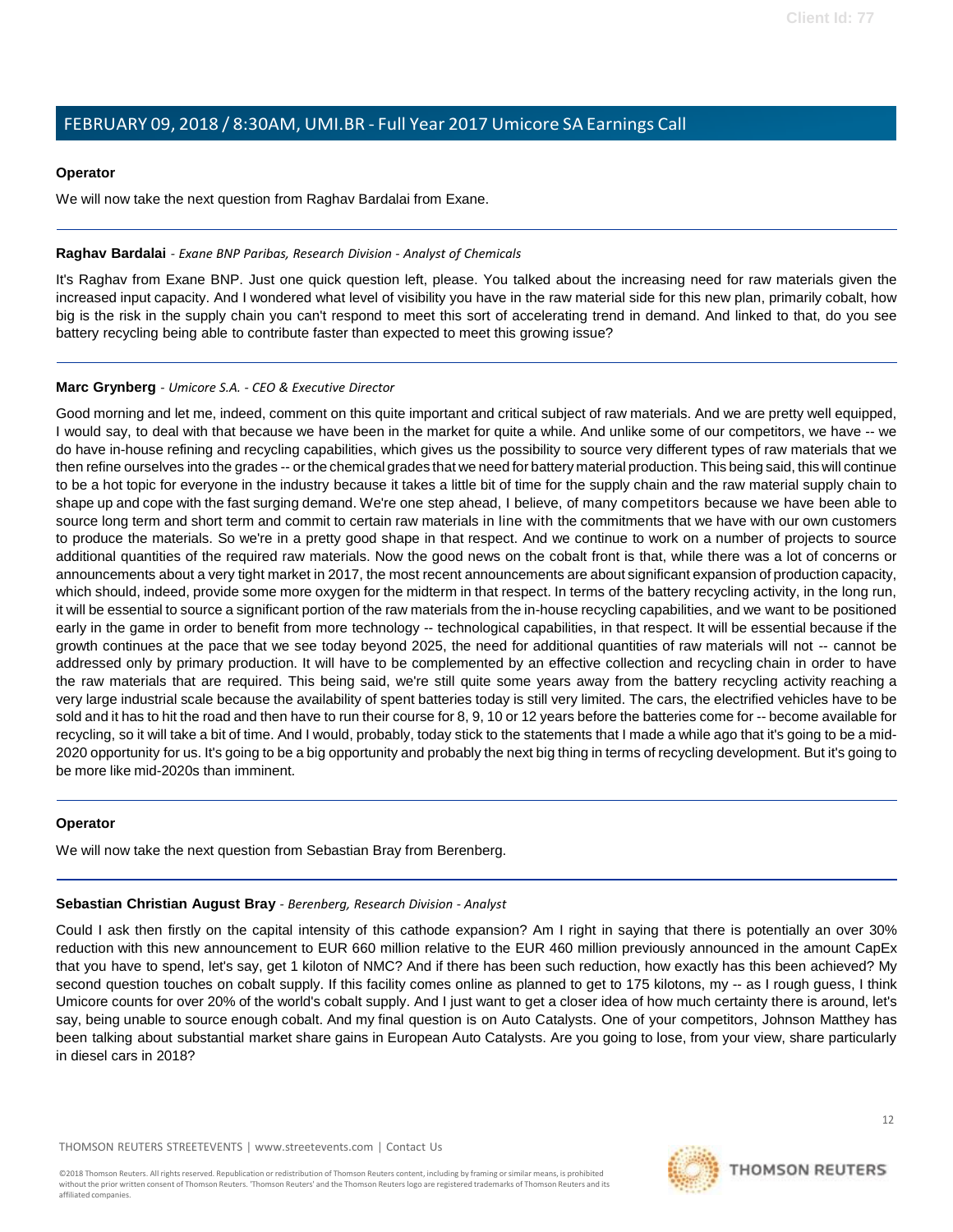#### **Marc Grynberg** *- Umicore S.A. - CEO & Executive Director*

Sebastian, let me start with the CapEx intensity. No, it is more or less in line with the previous investment. It can be slightly different, taking into account some of the scale effects as we roll out the new investments, but it's not significantly -- it's not materially different. What I would like to point out is that our CapEx intensity is materially lower than that of any competitors and that's because we are using a proprietary unique technology process actually to produce different grades of cathode materials in a fairly versatile and very effective manner. So that's where I see a material difference. Talking about cobalt supply, the reality is, indeed, that we are, to date, already one of the largest consumers of cobalt in the world. And with the growth in the next few years, we'll continue to be so. And yes, I mean, clearly, we have sufficient confidence that we will be able to source these raw materials in due time and new quantity and quality. And there is sufficient confidence that this is the case to support the decision to move ahead with the investment. And I think the fact that we are qualified on so many platforms gives us the confidence that the materials, in a way, will be coming to us to a large extent. And then on the Automotive Catalysts questions, yes, we see some changes in relative positions in the market with Johnson Matthey gaining some ground on the diesel side. How much? I mean, I wouldn't dare to quantify as they have been daring to do. And on the other side, I would like to point out that we're winning market share on the gasoline side of things. And in particular, in the emerging segment of particulates -- gasoline particulate filters, which is going to be a very significant addition to the revenue and margin potential in the next few years, in particular in Europe and in China. So on balance, I'm not dissatisfied with the mix evolution, I should say. And as I mentioned earlier, I mean, we had discussions about the future engine mix and where diesel was going. And I continue to believe that diesel has a significant role to play in the -- in future engine lineup and -- in order to minimize CO2 emissions. But this being said, as I mentioned before, Umicore tends to benefit over time from a declining diesel market share versus gasoline and electrified drivetrains.

#### **Sebastian Christian August Bray** *- Berenberg, Research Division - Analyst*

If I could just ask one quick follow-up, related to cobalt supply. If I look at it from the demand side, I think there is reference within the press release to Cellcore, which I assume is NMC 811 or even higher nickel. Could you perhaps give an indication of how much of this capacity is mid-grade, i.e. 622 NMC or thereabouts? And how much is high grade, i.e. 811? And if you are currently selling higher grades or will sell than 811 NMC?

#### **Marc Grynberg** *- Umicore S.A. - CEO & Executive Director*

Actually, Cellcore is the brand name for all of our cathode materials, so it's not just one grade, so to clarify this point. And no, I'm not going to break down the different grades. Suffice to say that we're selling a broad variety of grades today and that the projection that we have communicated includes a sizeable portion of high nickel-containing grades, in line with where we see the market demand evolving and the platforms evolving going forward.

#### <span id="page-12-0"></span>**Operator**

We will now take the next question from Ranulf Orr from Redburn.

### **Ranulf Orr** *- Redburn (Europe) Limited, Research Division - Research Analyst*

Just 2 for me. Firstly, cathode materials. How is your visibility on price compared to volumes? Though the OEMs don't promise volumes today, they promise a price per ton. Or how does that work? And secondly, in terms of market share for NMC, by the time you're fully ramped up in 2021, what market share do you expect to have by tonnage?



13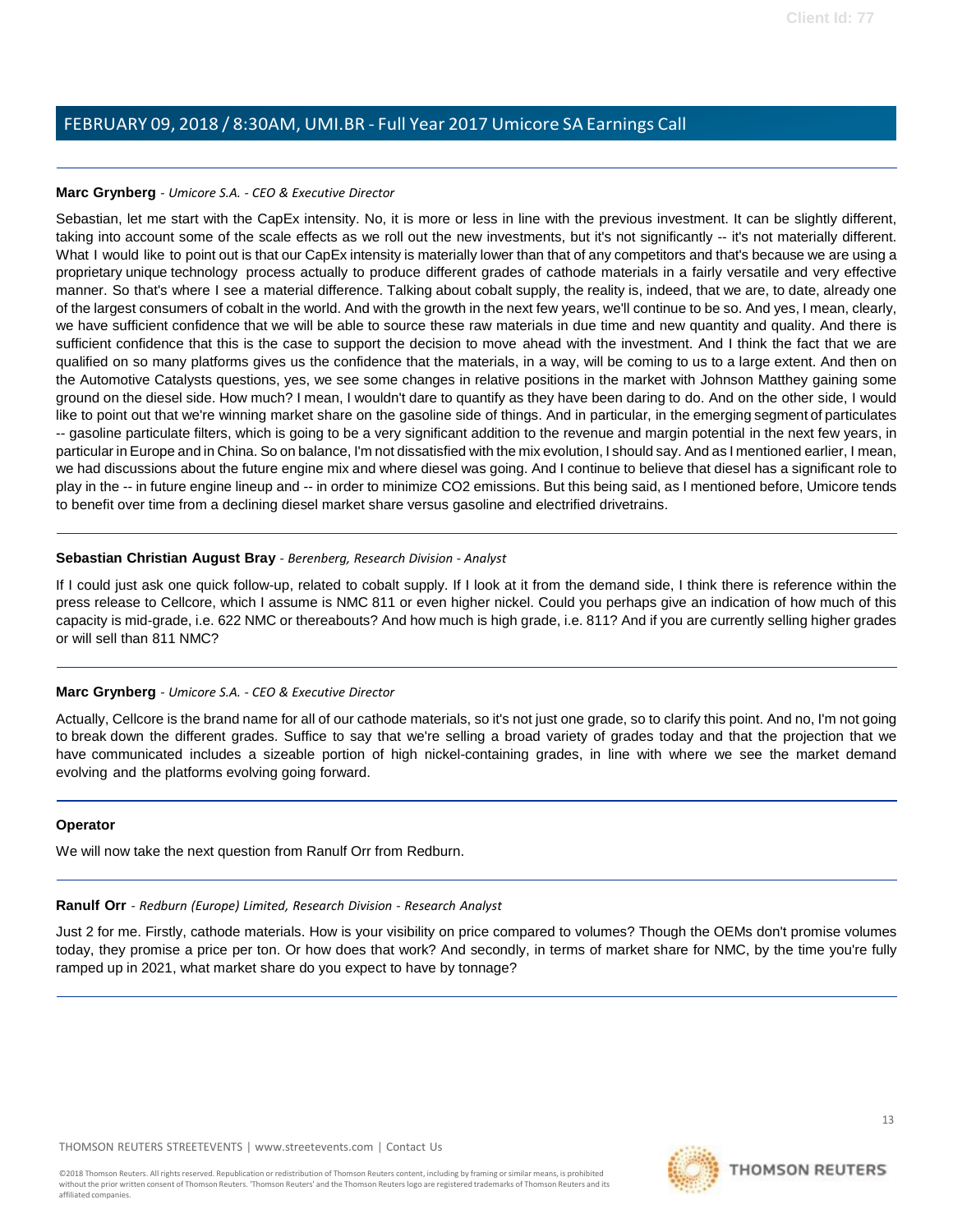#### **Marc Grynberg** *- Umicore S.A. - CEO & Executive Director*

I'm afraid I'm going to disappoint you on both questions because I don't want to go into any kind of details about the commercial agreements and pricing. And I can...

#### **Ranulf Orr** *- Redburn (Europe) Limited, Research Division - Research Analyst*

Okay. But do you have any visibility, though? Or would you rather not share the detail?

#### **Marc Grynberg** *- Umicore S.A. - CEO & Executive Director*

I was going to get there. So I can only say that we have sufficient visibility to be confident with the outlook statement that we made yesterday about the short and the medium term, indeed. And secondly, I'm not commenting on market share because we don't have a policy to do that nor a policy to drive the business in function of market shares. I have to say that size of the business and scale is really important in this type of industry because scale effects are important. And because you need to be able to afford significant costs of research and development, start up and ramp up and qualification of products and production lines, but I'm not market share-driven. And I see that the market share has been the result of our successful positioning in the market, both from a technical performance point of view and production quality point of view. I think it's becoming clear that we will be one of the significant leading players in that industry, but I'm not willing to put a figure on that in terms of market share.

#### **Operator**

<span id="page-13-0"></span>We will now take the next question from Geoff Haire from UBS.

#### **Geoffrey Robert Haire** *- UBS Investment Bank, Research Division - MD and Equity Research Analyst*

Just wanted to ask a couple of quick questions. First of all, when you look at the platforms that you bid for in terms of electric vehicles, do you bid for every platform that's out there? Or are you more selective? And what is the criteria if you are more selective? Secondly, the chart on Page 8 of the presentation, so the market view for cathode materials, can you just talk whose view that is and what it would look like if we look at it from 2017? I'm assuming that the uplift would be smaller than what you have there. Those are my 2 questions.

#### **Marc Grynberg** *- Umicore S.A. - CEO & Executive Director*

I'm sorry, Geoff. I missed part of the second question. Would you mind repeating it?

#### **Geoffrey Robert Haire** *- UBS Investment Bank, Research Division - MD and Equity Research Analyst*

Yes, sure. The chart on Page 8 of the presentation, so the cathode materials market 2018 view. Whose view is that? There's no source on it. And I just wondered what it would look like if we started in 2017 rather than 2015.

#### **Marc Grynberg** *- Umicore S.A. - CEO & Executive Director*

Okay. So let me start with the first question because I'll need a little bit of the help from my team to address the second question. So there is a certain degree of selectivity in bidding for platforms, indeed, because from early contacts with customers and relationships and technical work on sampling at large-scale level, we know whether our products are fitting better in one platform or another. And so clearly, we are focusing on those platforms where our products are making a clear difference in terms of product performance and where the scale is significant because we focus on moving into the mainstream applications and the mainstream platforms. So there is a degree

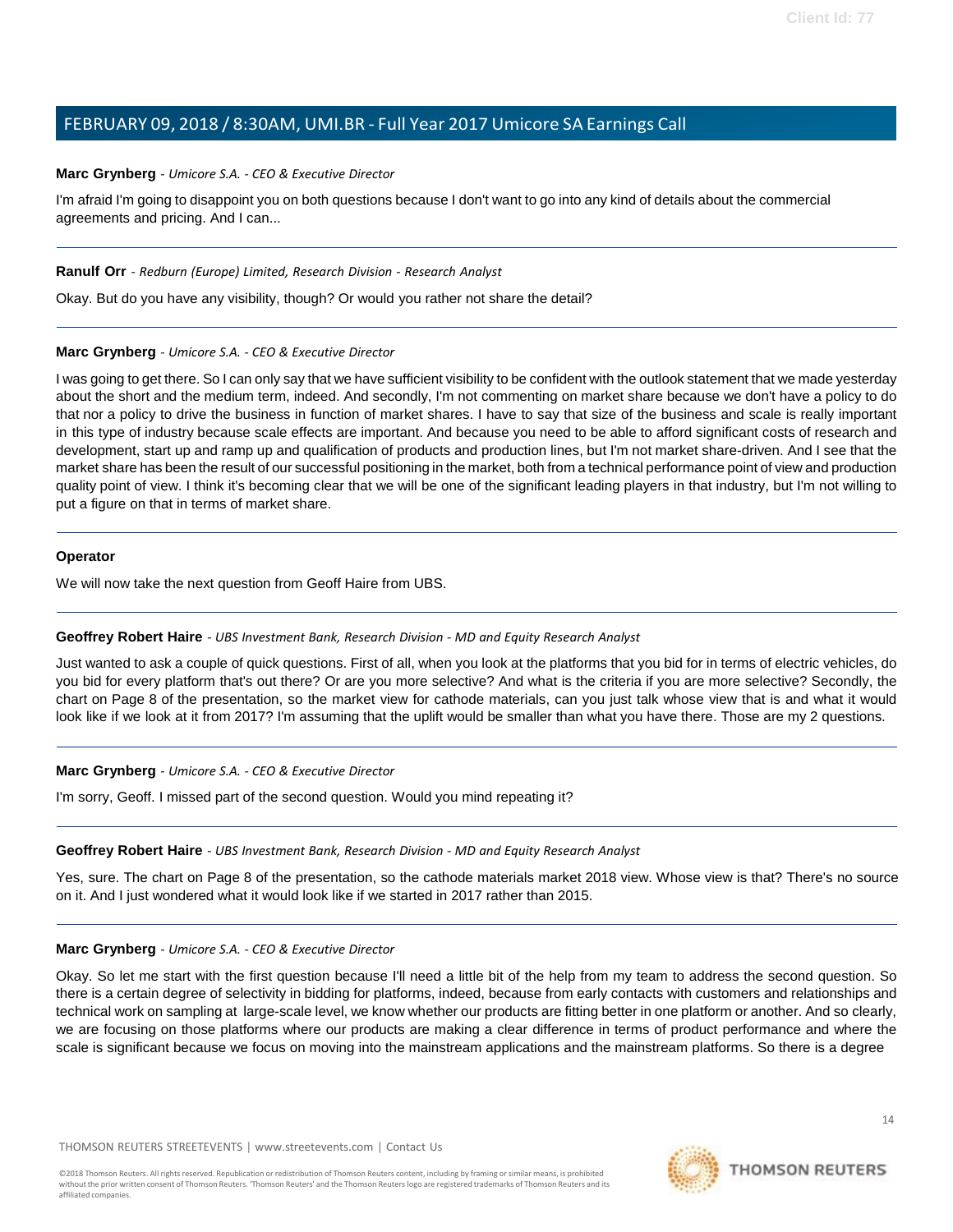of selectivity. This being said, it's not like we're discarding a significant number of platform opportunities. That's not the case. But we know fairly early in the game whether our products and our technologies are fit for certain application requirements, indeed. Now if you would allow me, I will revert a bit later on the second question and if I'm not able to do that during the call, we will provide an answer on that question early next week when we meet in London.

#### **Geoffrey Robert Haire** *- UBS Investment Bank, Research Division - MD and Equity Research Analyst*

Okay, I have one follow-up. The EBIT guidance you've given for 2020, the uplift, how is that risk-weighted? Is that risk-adjusted? Or is that just a number you think you're going to get?

#### **Marc Grynberg** *- Umicore S.A. - CEO & Executive Director*

Well, that's the best view I have today, I can only say that. If I'm sticking out my neck while it's still early days, it's because that's the best view I have today. I cannot say more or less than that.

#### **Operator**

<span id="page-14-0"></span>We will now take the next question from Adam Collins from Liberum.

#### **Adam Robert Collins** *- Liberum Capital Limited, Research Division - Analyst*

I had a couple left. So the first one is on the battery side. It was interesting to hear you say that you're quite positive about the outlook for high energy LCO, where you have a strong competitive position. That might seem somewhat paradoxical given the steep escalation in cobalt cost this year for what is a very cobalt-intense product. I wonder if you could talk a little bit about the drivers there. And then the second question is around the recycling area. I wonder if you could talk a little bit about your anticipated production ramp in the next, say, year or 2. And then just to allay one potential concern. You talked about a commercial deterioration in end-of-life materials as has been an ongoing trend in e-scrap and in spent Auto Catalysts. Could you just confirm, in the core business, the complex mining residues, commercial conditions are more robust and that there is no risk there as you expand volumes in that area, there will be some commercial impairments.

#### **Marc Grynberg** *- Umicore S.A. - CEO & Executive Director*

Adam, so let me first comment about high energy LCO and the demand drivers that we see there. Well, it is, to a large extent, driven by product performance and product quality and quality consistency. And you have seen a number of incidents in the last few years with certain of these high-end portable applications. And you continue to see a number of issues being raised by consumers about the performance or the reliability or durability of certain of these applications. We see that very clearlythis is translating into a flight to best quality products, best purity, best performance. And this is supporting our business in a very significant manner, even if the overall market demand is not growing at the same base as we are. So that's one. On the recycling side, indeed, we see different types of evolutions in terms of commercial terms depending on the supply subsegments. I've mentioned a few trends that we see in the e-scrap and spent catalysts, which are not new. In the industrial byproducts, still, by and large, the conditions remain somewhat more robust and a little bit less volatile except in 1 or 2 subsegments, which are not the largest ones, but have a certain impact that we see today, albeit probably temporarily so. And in terms of ramp, we see a more pronounced impact of the ramp up of the capacity this year than in the course of 2017. And the reason I mentioned in the release and in the presentation now assuming even in the absence of improvement in the commercial terms was only meant to single out the fact that the volume ramp would be quite visible this year, even if we don't have a change in the commercial conditions. I'm not saying that there will not be an improvement in commercial conditions. Just wanted to point out the effects of the ramp.

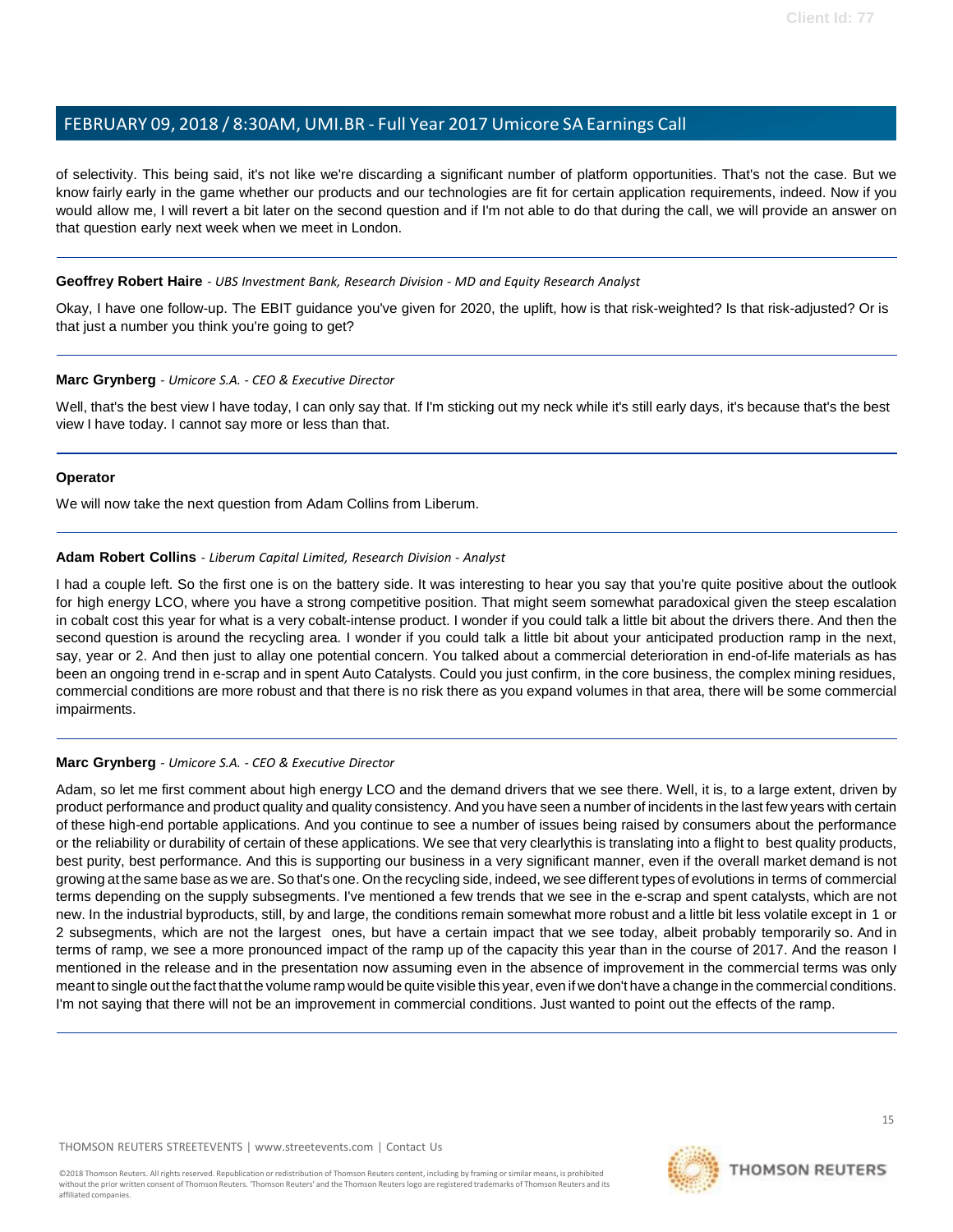#### **Adam Robert Collins** *- Liberum Capital Limited, Research Division - Analyst*

Okay. Just on that subject, could you help us understand what the maintenance profile is this year compared to last year?

#### **Marc Grynberg** *- Umicore S.A. - CEO & Executive Director*

Subject to verification, if my recollection is correct, we will have one maintenance shutdown in the second half of the year. And since there are quite a few investments that are being carried out at that point in time, it may be, I would say, a somewhat long shutdown not just the regular maintenance, but a little bit more than that. But it's going to take place in the second half of the year.

#### **Operator**

<span id="page-15-0"></span>We will now take the next question from Jean-Baptiste Rolland from Bank of America Merrill Lynch.

#### **Jean-Baptiste Henri Rolland** *- BofA Merrill Lynch, Research Division - Associate*

Three questions from me, please. Number 1, please, could you highlight how you see European demand for NMC cathodes growing versus Asia over the next 5 years? And perhaps, could you elaborate on how you see authorities supporting the value chain in Europe? Secondly, you previously mentioned that the qualification time for cathodes remains fairly lengthy. It sounds, however, that lead times to get these cathodes qualified has quite diminished within the last 3 years. Could you confirm this is not a trend that you're seeing on your cathode product? And then lastly, on Haldor Topsoe, you're likely aiming to get market share in HDD, specifically in China and Asia, as these are the regions that are going to roll regulation forward. Are there any comments that you could share with us with regards to how competition is developing in those countries, please?

#### **Marc Grynberg** *- Umicore S.A. - CEO & Executive Director*

Jean-Baptiste, so let me comment on the European demand for cathode materials over the next 5 years. Actually, as we mentioned on previous occasions, we see Asia as continuing to be the main growth driver in terms of demand for the foreseeable future. And China alone, we believe, could account for as much as 40% of the demand in the next 5, 7 or 8 years, considering the penetration profile of new energy vehicles in that country alone. Europe as we see today and as we estimate it today, I should say, will probably come second to China and, possibly over the next 5 years, account for something between 20% and 30% of overall demand worldwide. We see a new acceleration in Europe driven by the tightening of emission laws and, in particular, the upcoming introduction of very tight CO2 limitations in 2021. So that's a little bit the picture. It's, I would say, a rough picture only that we can give because we still see a lot of variable parts and moving parts in the demand picture today. And as you alluded to, there is emerging support from European authorities to establish a fully-fledged battery value chain in Europe. And how and when these support measures will take shape is still work in progress. So it will take still a little bit of time for the European Commission and the member states to figure out how to best achieve that goal of establishing such a battery industry in this region. And I'm pretty positive about the initiative and the fact that the commission and the member states have figured out how important it would be for European industry, for European economy and for our technology position in the world to have this type of initiative and to promote this type of industry. So let's give it some more time to figure it out. And suffice to say that there is a positive movement in that respect. And we will be more than happy to participate in that type of initiative. Now coming back to your second question about qualification times. I think and read about that on a few occasions, and I wonder where this is coming from. We don't see that. This is not the automotive reality that qualification times are getting short or shorter. The certification process are lengthy and demanding in the automotive industry. And I don't see global car manufacturers making or taking any shortcuts there. So I'm not sure where this is coming from, again, but I'm not in a position to validate that there is a shortening of qualification cycles or qualification times. In terms of the position of the heavy duty tension activities from Haldor Topsoe, yes, this will add to our positioning and offering in heavy duty, clearly, and in China, in particular. And I think it's still a bit early to comment on how the market is shaping up. And we believe that we're working to have a meaningful share of the very vast Chinese HDD market once it has moved to China 6 emission norms, and that is set to stop early in the next decade.

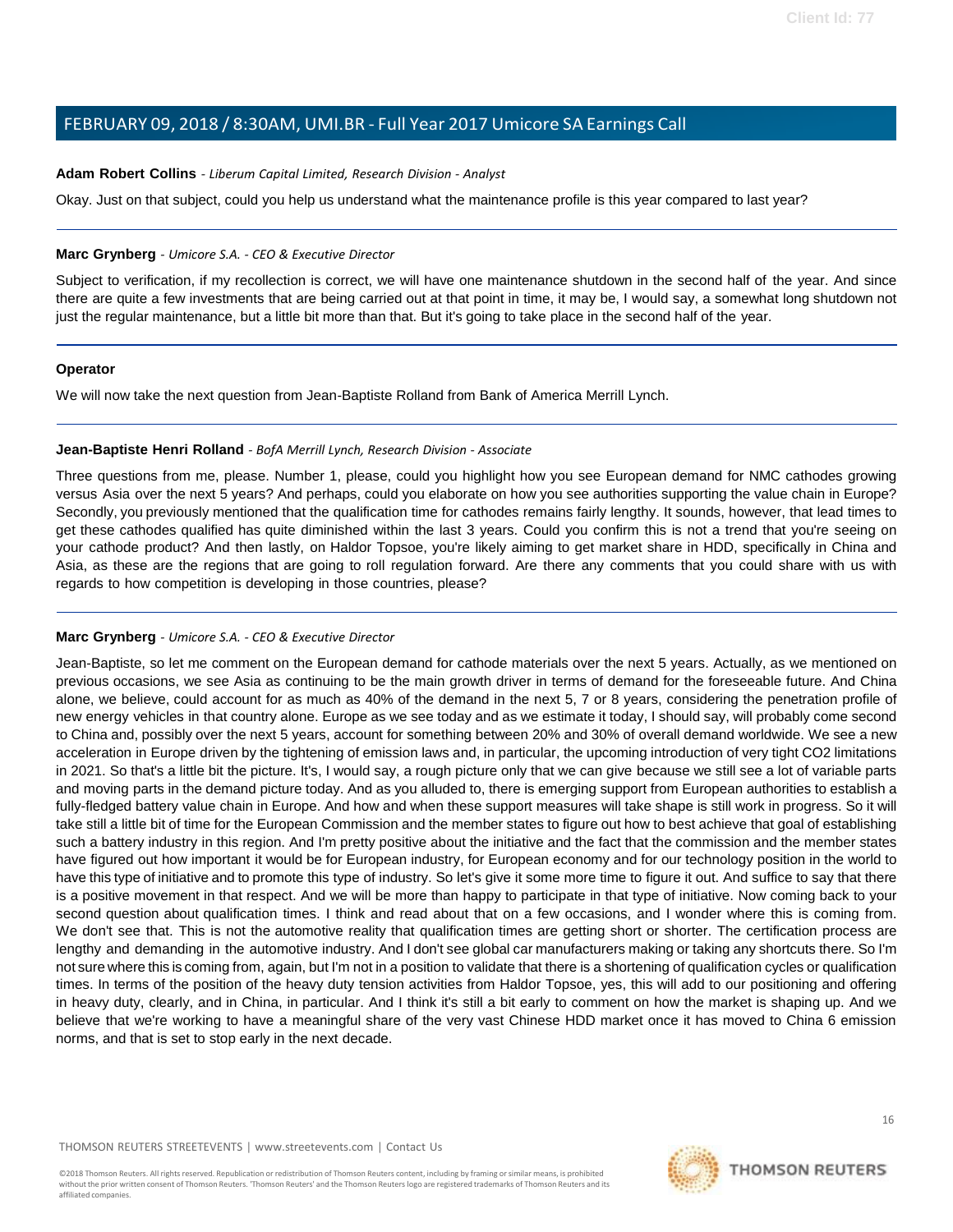#### **Operator**

We will now take the next question from Mathew Hampshire-Waugh from Credit Suisse.

#### <span id="page-16-1"></span>**Mathew Hampshire-Waugh** *- Crédit Suisse AG, Research Division - VP*

The first is just following on from that technology split question. Realize you don't want to spit out the ratios, the different high and low nickel compounds. But can you give us an idea of whether the production facilities are able to switch between producing high nickel and producing NMC 111? My second question is just can you give us an idea of what the underlying growth was in catalysts if we exclude the JV consolidation for 2017? And the last question is just in terms of the new 2020 target. Can you give us an idea if is there any assumption for contribution from M&A in there? And can you give us an idea of what you think the free cash flow generation profile for the group is going to look over the next sort of 5 years?

#### **Marc Grynberg** *- Umicore S.A. - CEO & Executive Director*

Matthew, I will let Filip answer the question about the cash flow profile. On the technology split and the various grades, I can confirm that our production lines have a high degree of versatility and can produce a high number of different grades with different composition with nickel content. So that's a bit of a unique situation, I believe, in the industry. I don't have a clear picture of how versatile the production processes of our competitors are. But as far as I understand it from my own engineering teams, our process is pretty unique in that respect. So there is a high degree of versatility in terms of production capability. The growth in Automotive Catalysts excludes the consolidation effect from Ordeg since April. As we mentioned in the press release, it was somewhat below the market growth and that was due to the subdued performance of some of the platforms or customers that we typically serve, in particular the Korean manufacturers, which experienced a pretty challenging year last year in China and in some other parts of the world and because of the unfavorable platform or customer mix in North America. Regarding your question concerning the 2020 updated target and the upside potential, we have not incorporated acquisitions beyond those that have recently been completed and will start contributing very soon. Then I will hand over to Filip for the cash flow.

#### **Filip Platteeuw** *- Umicore S.A. - CFO*

And on the cash flows, I would limit it maybe in, first instance, to 2018. In the voiceover, we said that for next year the EBIT guidance more or less is EUR 500 million in 2018. So if you add about EUR 200 million of D&A, you had EUR 700 million of EBITDA. We've guided for more than EUR 600 million of CapEx. And working capital is a bit too early, but clearly, again, a meaningful increase in working capital because of the underlying growth. So from that, you can deduct , indeed, for 2018negative in terms of free cash flow. For the years thereafter, it's a bit too early to tell. But certainly, the investment levels will remain high, you've got it from all our indications. And with the growth comes working capital as well. And that will be offset by the fact that also EBITDA will, obviously, also continue to grow as we've guided for implicitly, I would say, in our updated 2020 guidance for recurring EBIT and the fact that I told you that by the end of the decade, D&A should be closer to EUR 300 million. But it's a bit too early to give thus far out guidance for free cash flow. But certainly, for this year, we will have a significant negative free cash flow because of all the expansions and the overlap in terms of the projects in RBM, more specifically.

#### <span id="page-16-0"></span>**Operator**

We will now take the next question from Massimo Bonisoli from Equita.

#### **Massimo Bonisoli** *- Equita SIM S.p.A., Research Division - Analyst*

Two quick questions left. And the first for Marc, back to the question of Jean-Baptiste. What are the main challenges or risks for the plant that you will build in Europe in comparison to the new plant in China, considering the early stage of establishment of a supply chain in the region? And the

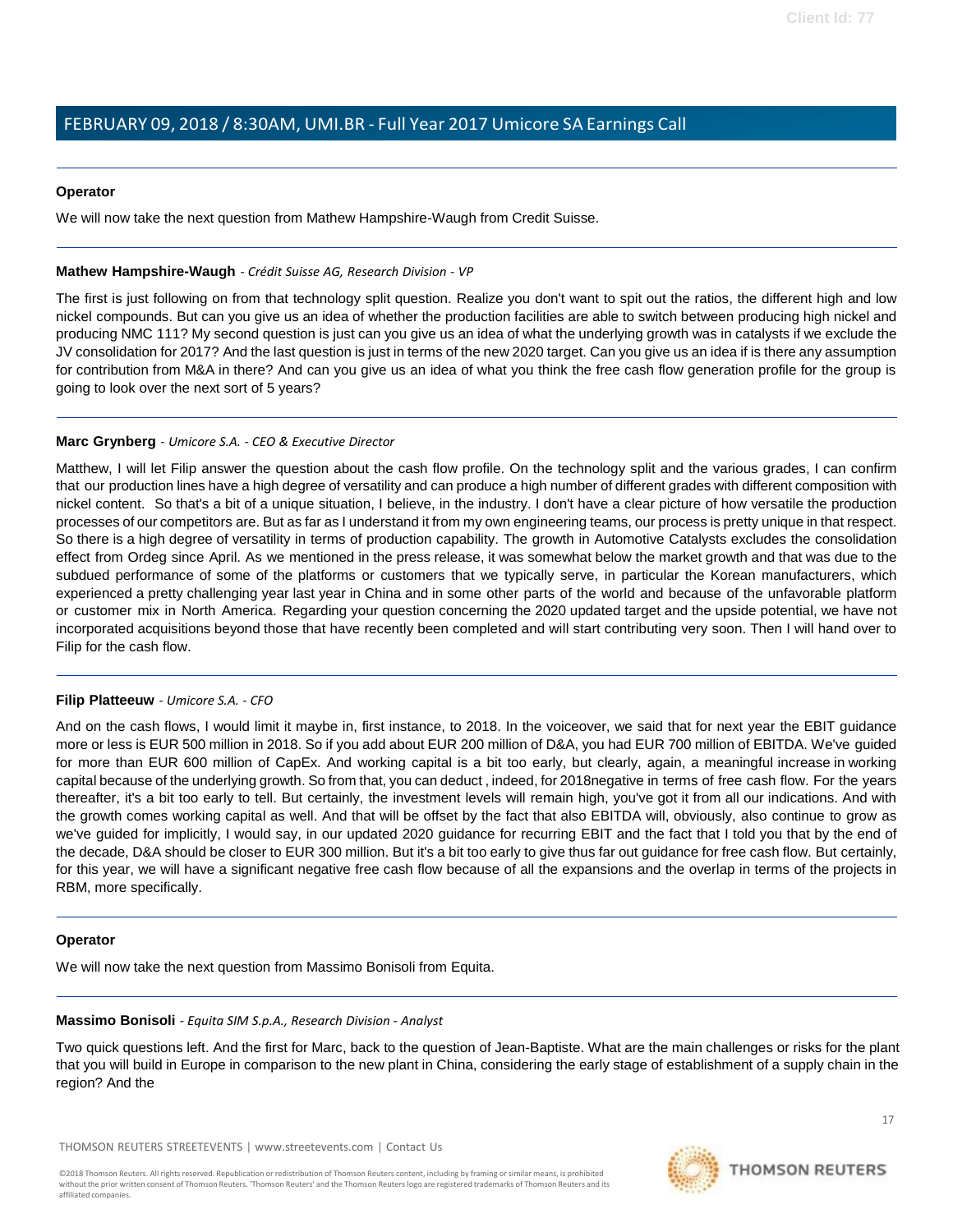second for Filip, back to the free cash flow. Thank you for the guidance for CapEx for 2018. Do you have any indication for the level of CapEx for '19, '20 just for the housekeeping of the model?

#### **Marc Grynberg** *- Umicore S.A. - CEO & Executive Director*

Massimo, so the challenges for establishing production in Europe are not so different than what we have in other regions, in a way. We have a lot of experience by now in all the aspects that have to be covered in order to establish such a production but that's related to permitting, procuring the equipment during the engineering work, during the commissioning and ramp-up. So I don't see very different challenges because the plant would be located in Europe rather than in other regions. And the experience that we had with the creation of our production facility in China was extremely positive in that respect because we managed to act with quite a lot of speed and effectiveness in order to bring the facility on stream very quickly and, actually, a little bit ahead of schedule. And now I will hand over to Filip for the cash flow.

#### **Filip Platteeuw** *- Umicore S.A. - CFO*

Massimo, so for the years thereafter, again, it's a bit too early, I would say, to give specific guidance. But for your model, you can assume that we will continue to be at a high level of CapEx. I would expect not to be at the level of 2018 because, again, we have this overlap this year of the different investment waves and capacity expansion waves. But for your model, assume something, which is still relatively close to the EUR 600 million, but not as much as 2018. So the message is that we will continue to invest in our expansion for the next years. And these amounts will be significantly higher than what we've seen in recent years. We will provide more guidance as we get later into the year-end.

#### **Operator**

We will now take the last question from Mutlu Gundogan from ABN AMRO.

#### **Mutlu Gundogan** *- ABN AMRO Bank N.V., Research Division - Analyst*

Question on the associates in your energy segment. Just wondering how much of those associates eventually work for you? So what I'm actually getting at is to what extent are the volumes that run through your associates, which are mainly in cobalt refining, if I'm not mistaken, end up with you. So that's the first question. And then secondly, is there a possibility to acquire those associates? Then the third question is getting to recycling on the volumes. You're saying that process volumes are higher this year. Can you give us an idea how much higher they were? And then finally, can you repeat what you said on dust emissions and what impact did it have on the financials?

#### **Marc Grynberg** *- Umicore S.A. - CEO & Executive Director*

Okay, Mutlu, let me comment on the first and the last question. And then I will take the second question on Recycling volumes. Okay. So on the associates, yes, there is a high degree of integration between the 2 associates and the battery materials activities of Umicore because they produce some of the ingredients and precursors that are required for battery materials. So there is a high degree of integration between these and the Umicore-controlled activities, clearly so. And then on the dust-related question, the effect on the financials is mostly through the investments. As I mentioned early last year when we had the discussion initially, we actually initiated last year a EUR 25 million investment program to address these emissions. And so we continue to invest. It's not a one-off. There is a continued investment in the plant in order to bring those risks of emissions to the lowest possible level. So the effect on the financials will be through increased depreciation, in a way. And I don't see any other impacts to be mentioned if you are talking about the financial consequences of that. And on the recycling volume, I would not say anything different than what I said earlier. The ramp-up is going to be somewhat more pronounced in 2018 and more visible in 2018 than it was in 2017 from a volume point of view and from a bottom line point of view, as a result of that.